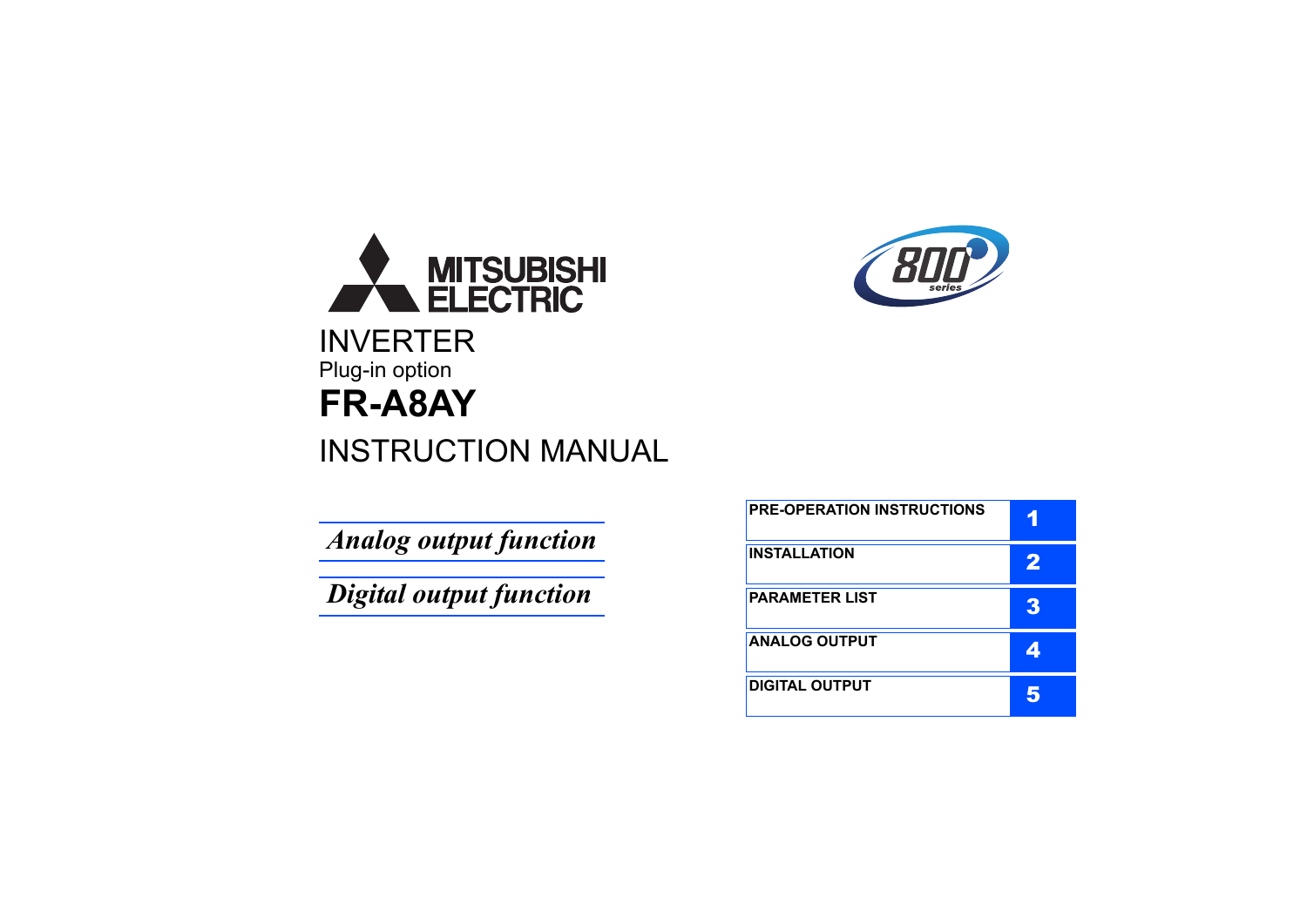**Thank you for choosing this Mitsubishi inverter plug-in option.**

**This Instruction Manual provides handling information and precautions for use of this product. Incorrect handling might cause an unexpected fault. Before using this product, always read this Instruction Manual carefully to use this product correctly. Please forward this Instruction Manual to the end user.**



٠ **Electric Shock Prevention**

### **Warning**

- While the inverter power is ON, do not open the front cover or the wiring cover. Do not run the inverter with the front cover or the wiring cover removed. Otherwise you may access the exposed high voltage terminals or the charging part of the circuitry and get an electric shock.
- Do not remove the inverter front cover even if the power supply is disconnected. The only exception for this would be when performing wiring and periodic inspection. You may accidentally touch the charged inverter circuits and get an electric shock.
- Before wiring or inspection, LED indication of the inverter unit operation panel must be switched OFF. Any person who is involved in wiring or inspection shall wait for at least 10 minutes after the power supply has been switched OFF and check that there is no residual voltage using a tester or the like. For some time after the power-OFF, a high voltage remains in the smoothing capacitor, and it is dangerous.
- Any person who is involved in wiring or inspection of this equipment shall be fully competent to do the work.
- The plug-in option must be installed before wiring. Otherwise you may get an electric shock or be injured.
- Do not touch the plug-in option or handle the cables with wet hands. Otherwise you may get an electric shock.
- Do not subject the cables to scratches, excessive stress, heavy loads or pinching. Otherwise you may get an electric shock.

#### **◆ Injury Prevention**

# **Caution**

- The voltage applied to each terminal must be the ones specified in the Instruction Manual. Otherwise a burst, damage, etc. may occur.
- The cables must be connected to the correct terminals. Otherwise a burst, damage, etc. may occur.
- The polarity (+ and -) must be correct. Otherwise a burst or damage may occur.
- While power is ON or for some time after power OFF, do not touch the inverter as it will be extremely hot. Touching these devices may cause a burn.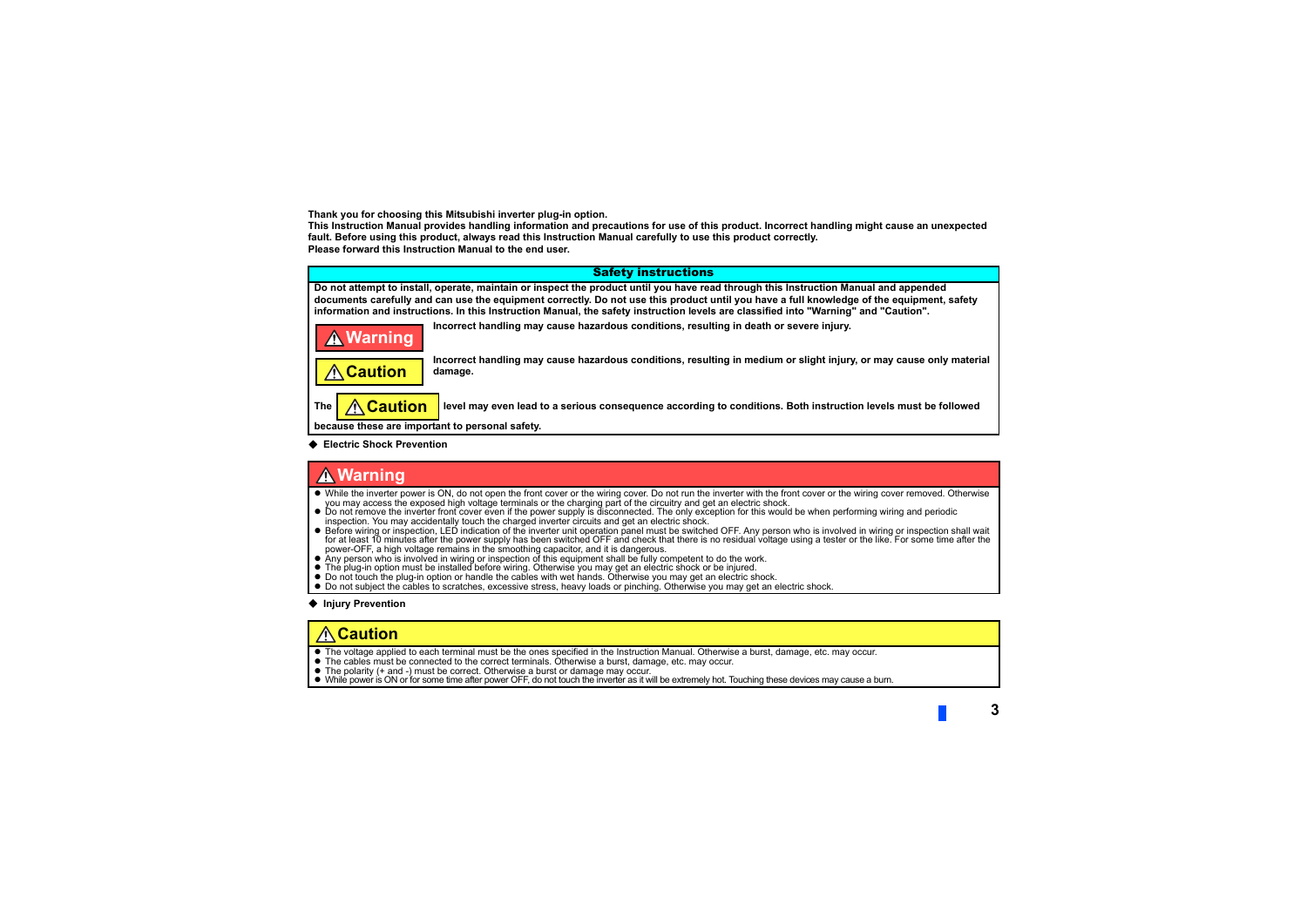#### **Additional Instructions**

**The following instructions must be also followed. If the product is handled incorrectly, it may cause unexpected fault, an injury, or an electric shock.**

#### **Caution**

#### **Transportation and mounting**

- Do not install or operate the plug-in option if it is damaged or has parts missing.
- Do not stand or rest heavy objects on the product.
- The mounting orientation must be correct.
- Foreign conductive objects must be prevented from entering the inverter. That includes screws and metal fragments or other flammable substance such as oil.
- If halogen-based materials (fluorine, chlorine, bromine, iodine, etc.) infiltrate into a Mitsubishi product, the product will be damaged. Halogen-based materials are often included in fumigant, which is used to sterilize or disinfest wooden packages. When packaging, prevent residual fumigant components from being infiltrated into Mitsubishi products, or use an alternative sterilization or disinfection method (heat disinfection, etc.) for packaging. Sterilization of disinfection of wooden package should also be performed before packaging the product.

**Trial run**

Before starting operation, each parameter must be confirmed and adjusted. A failure to do so may cause some machines to make unexpected motions.

### **Warning**

#### **Usage**

- $\bullet$  Do not modify the equipment.
- Do not perform parts removal which is not instructed in this manual. Doing so may lead to fault or damage of the product.

#### **Caution**

#### **Usage**

- When parameter clear or all parameter clear is performed, the required parameters must be set again before starting operations. Because all parameters return to their initial values.
- Static electricity in your body must be discharged before you touch the product.
- **Maintenance, inspection and parts replacement**
- Do not carry out a megger (insulation resistance) test.

#### **Disposal**

The inverter must be treated as industrial waste.

#### General instruction

 Many of the diagrams and drawings in this Instruction Manual show the inverter without a cover or partially open for explanation. Never operate the inverter in this manner. The cover must be reinstalled and the instructions in the Instruction Manual must be followed when operating the inverter.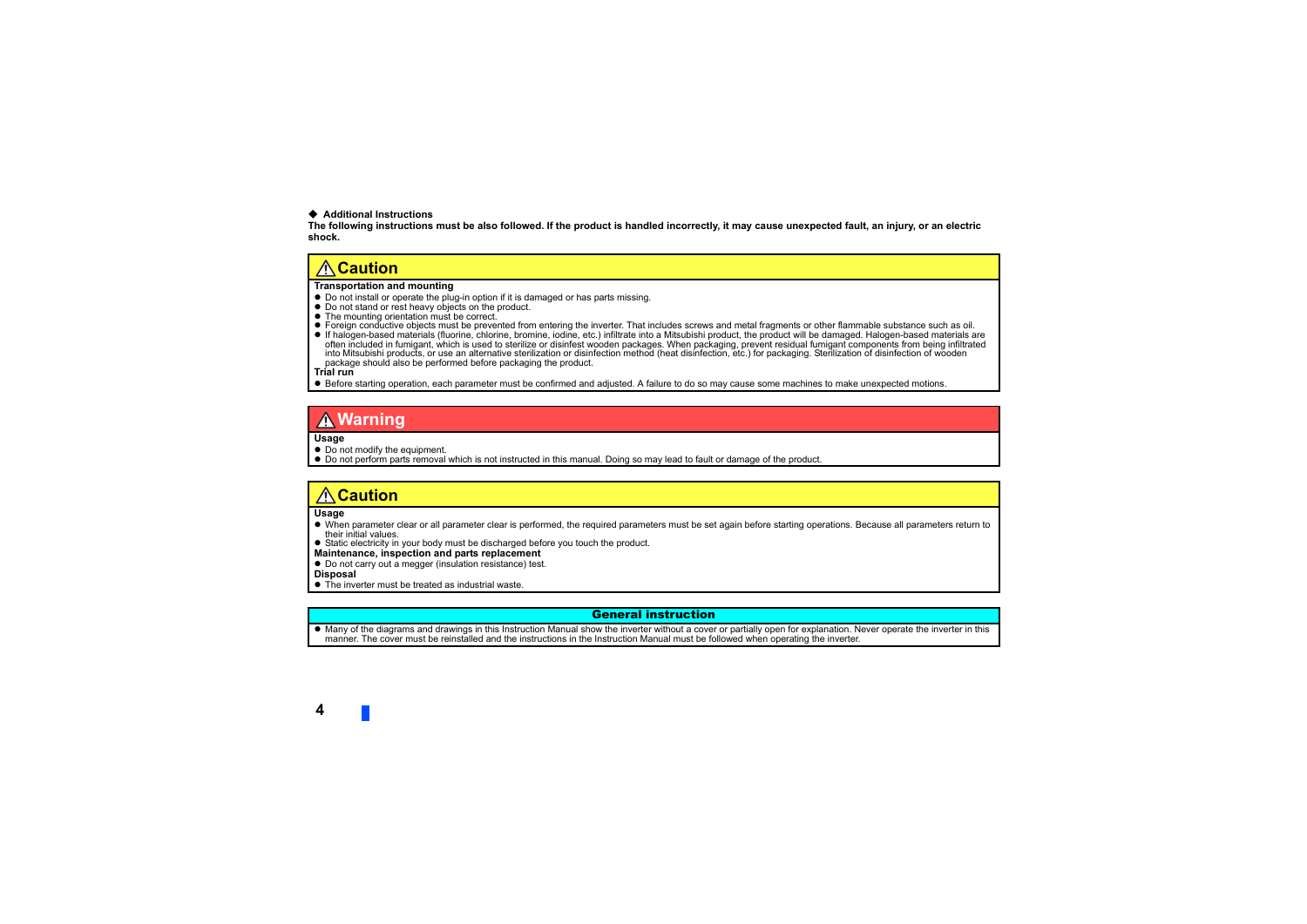#### $-$  CONTENTS  $-$ **PRE-OPERATION INSTRUCTIONS** 7 111  $1.2$  $1.3$ 2 **INSTALLATION** 10  $2<sub>1</sub>$  $2.2$  $2.3$ **PARAMETER LIST ANALOG OUTPUT** 19  $41$  $\overline{4}$  $4.3$ 4.4  $4.4.1$  $442$ 443 4.4.4 4.4.5 **45**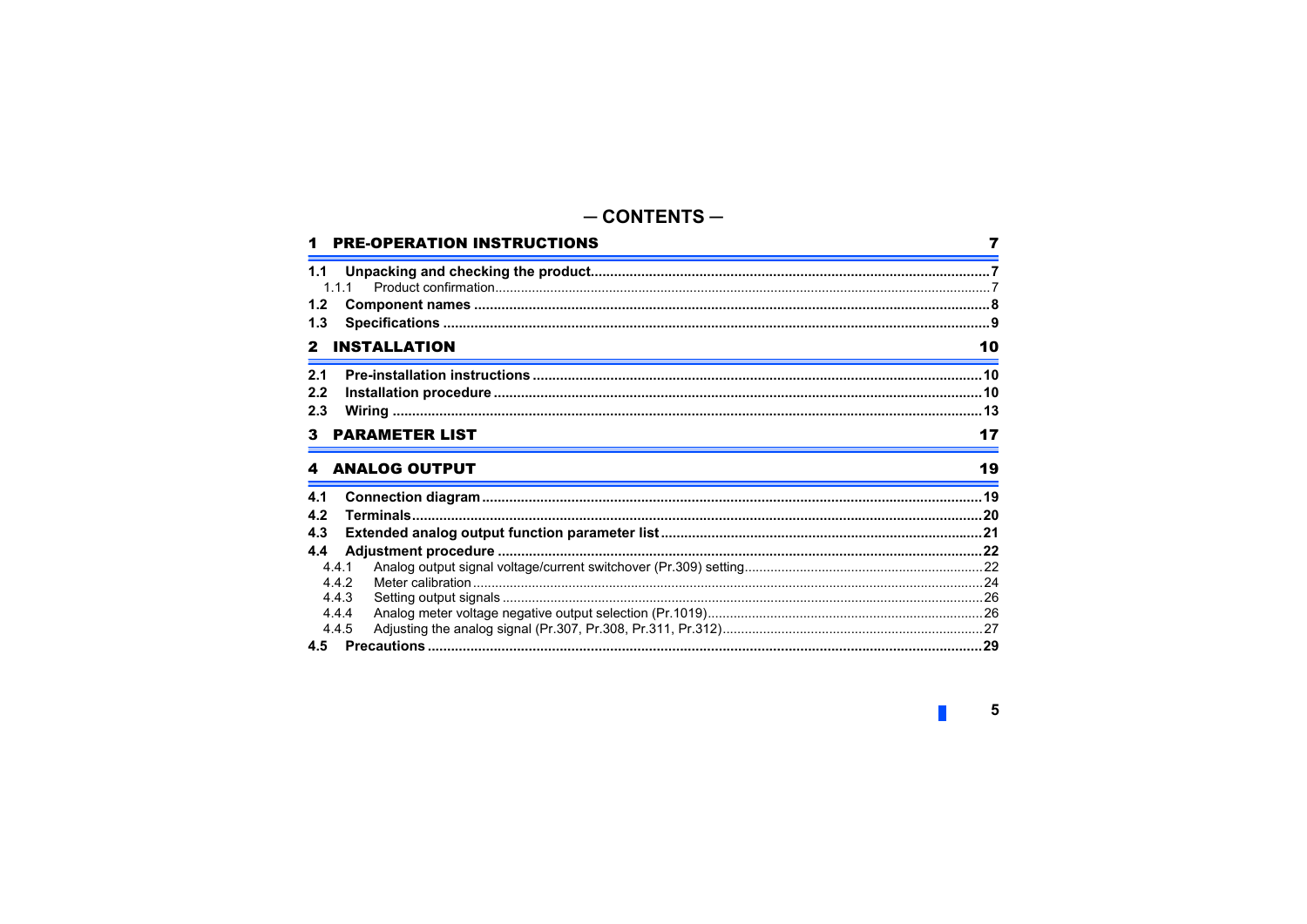#### 5 [DIGITAL OUTPUT](#page-28-1)

<Notes on descriptions in this Instruction Manual>

Connection diagrams in this Instruction Manual appear with the control logic of the input terminals as sink logic, unless otherwise specified.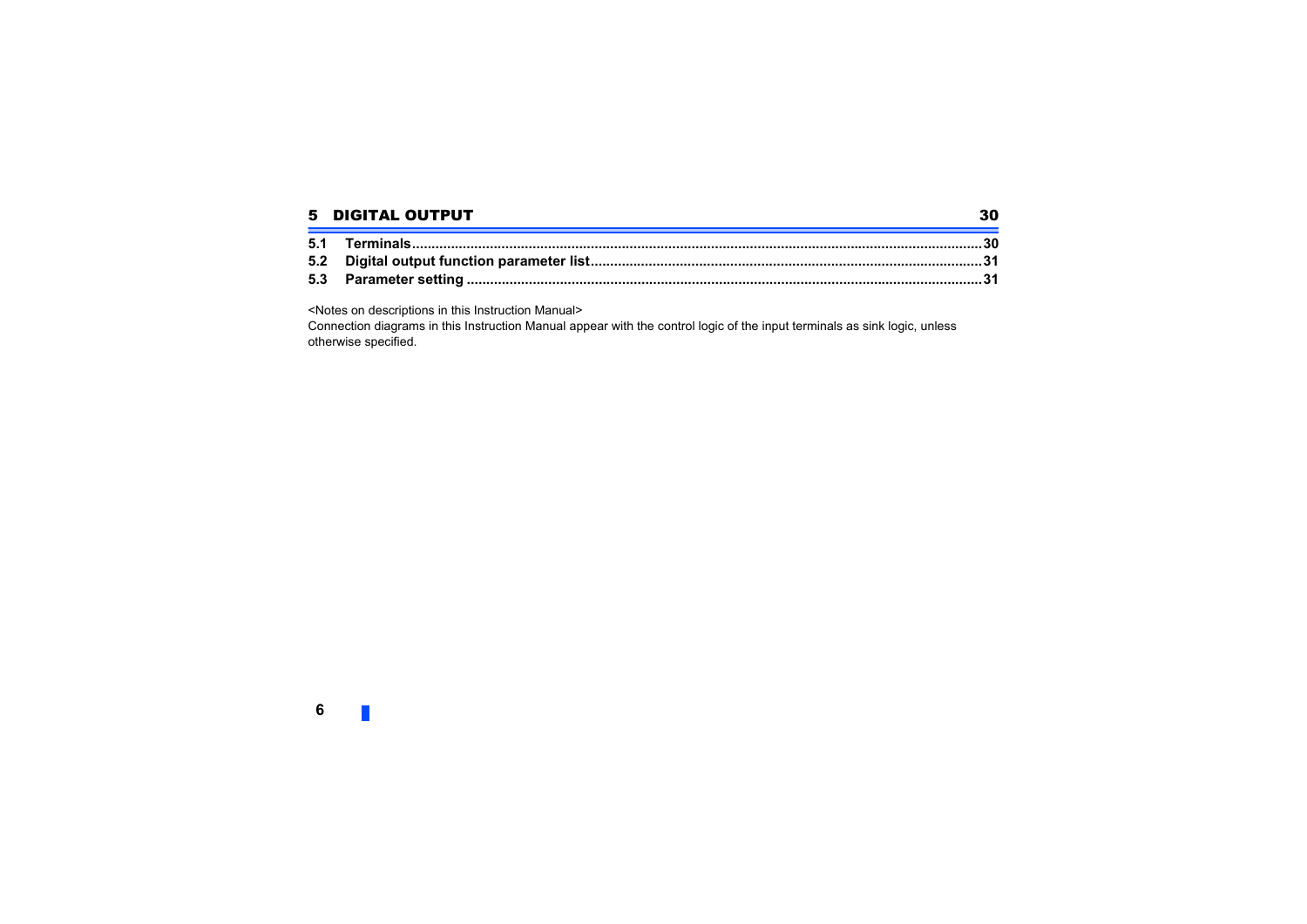#### <span id="page-5-1"></span><span id="page-5-0"></span>1PRE-OPERATION INSTRUCTIONS

# <span id="page-5-2"></span>1.1 Unpacking and checking the product

Take the plug-in option out of the package, check the product name, and confirm that the product is as you ordered and intact. This product is a plug-in option for the FR-A800/F800 series.

## <span id="page-5-3"></span>**1.1.1 Product confirmation**

Check the enclosed items.

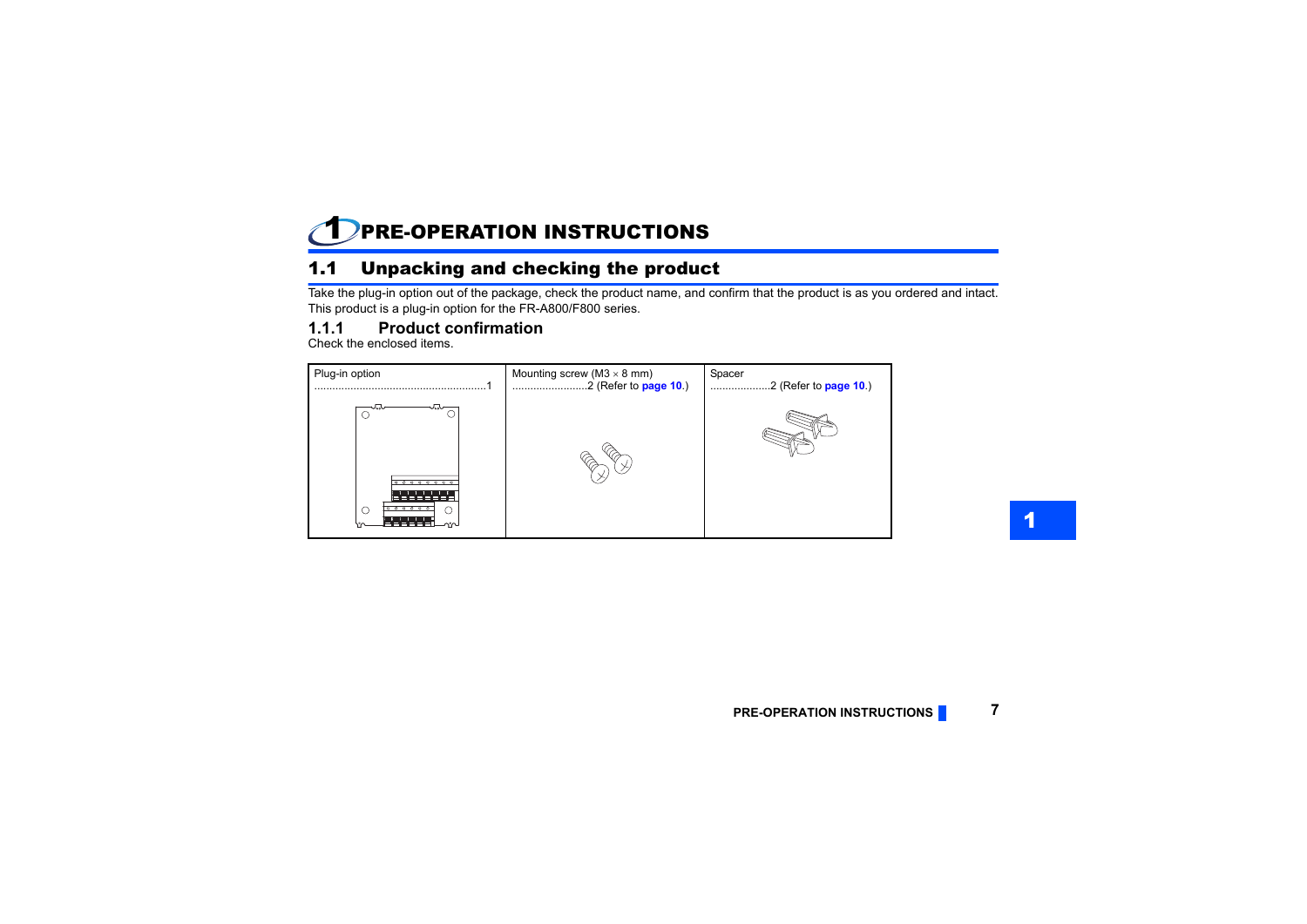# <span id="page-6-0"></span>1.2 Component names



| Symbol | <b>Name</b>                     | <b>Description</b>                                                                                                  | <b>Refer to</b><br>page |
|--------|---------------------------------|---------------------------------------------------------------------------------------------------------------------|-------------------------|
|        | Mounting hole                   | Fixes the option to the inverter with screws, or installs spacers.                                                  | 10                      |
|        | Terminal block                  | Connects the device to input the signal to the inverter, and the device to<br>receive the signal from the inverter. | 13                      |
|        | Switch for manufacturer setting | Switch for manufacturer setting. Do not change the initial setting ( $\left \right $ ).                             |                         |
|        | Connector                       | Connects to the option connector of the inverter.                                                                   | 10                      |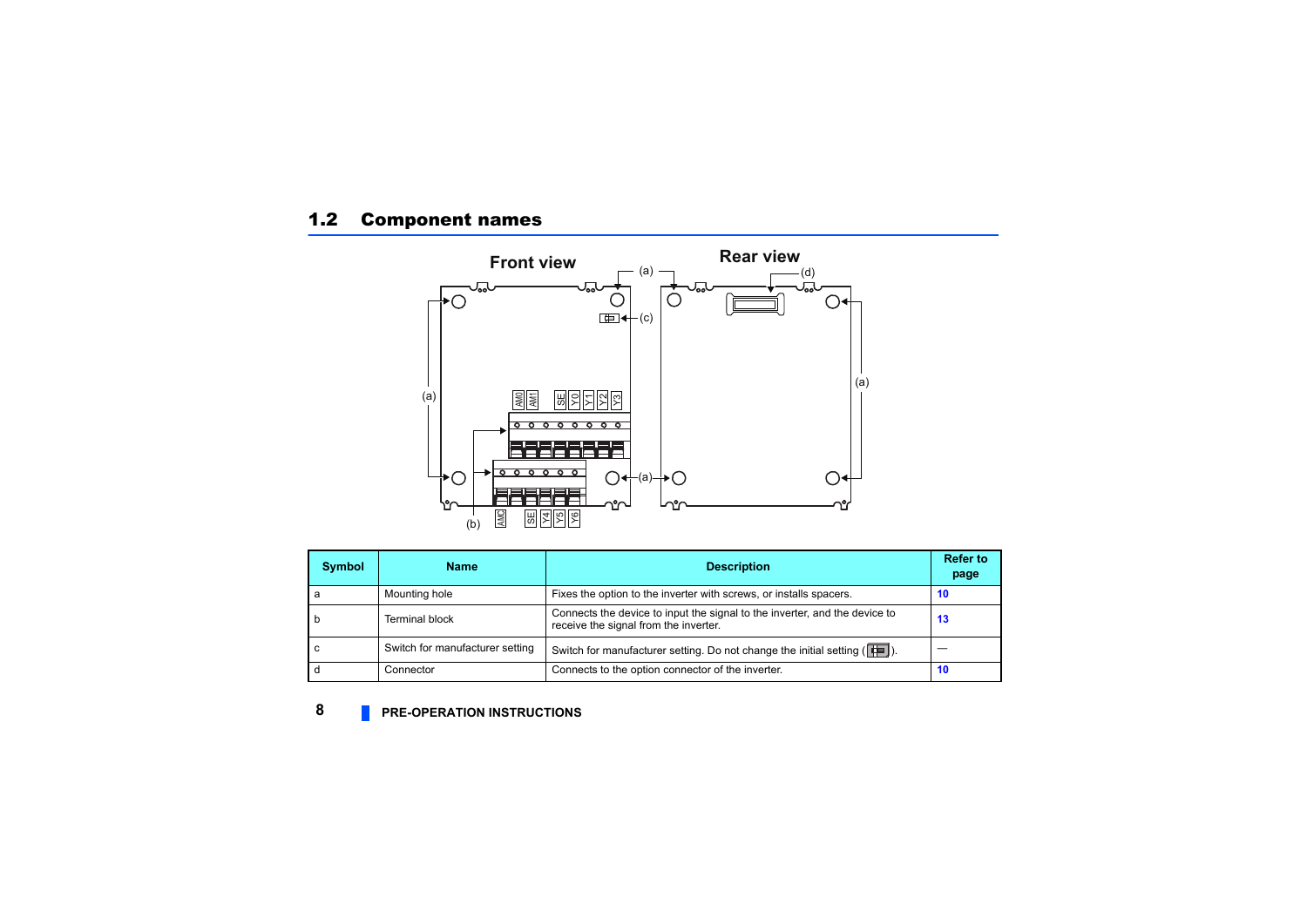### <span id="page-7-1"></span><span id="page-7-0"></span>1.3 Specifications

#### ◆ Analog output

| <b>Item</b>       | <b>Voltage output</b>                                                             | <b>Current output</b>                                                     |
|-------------------|-----------------------------------------------------------------------------------|---------------------------------------------------------------------------|
| Output signal     | 0 to ±10 VDC max (across terminals AM0 to AMC)                                    | 0 to 20 mADC (across terminals AM1 to AMC)                                |
| Output resolution | $3 \text{ mV}$                                                                    | 10 uA                                                                     |
| Applicable meter  | DC voltmeter<br>Full-scale $\pm 10$ V (internal impedance: 10 k $\Omega$ or more) | DC ammeter<br>Full-scale 20 mA (internal impedance: 300 $\Omega$ or less) |
|                   | Wiring length maximum 10 m                                                        |                                                                           |

#### ◆ Digital output

Open collector output specification: permissible load of 24 VDC 0.1 A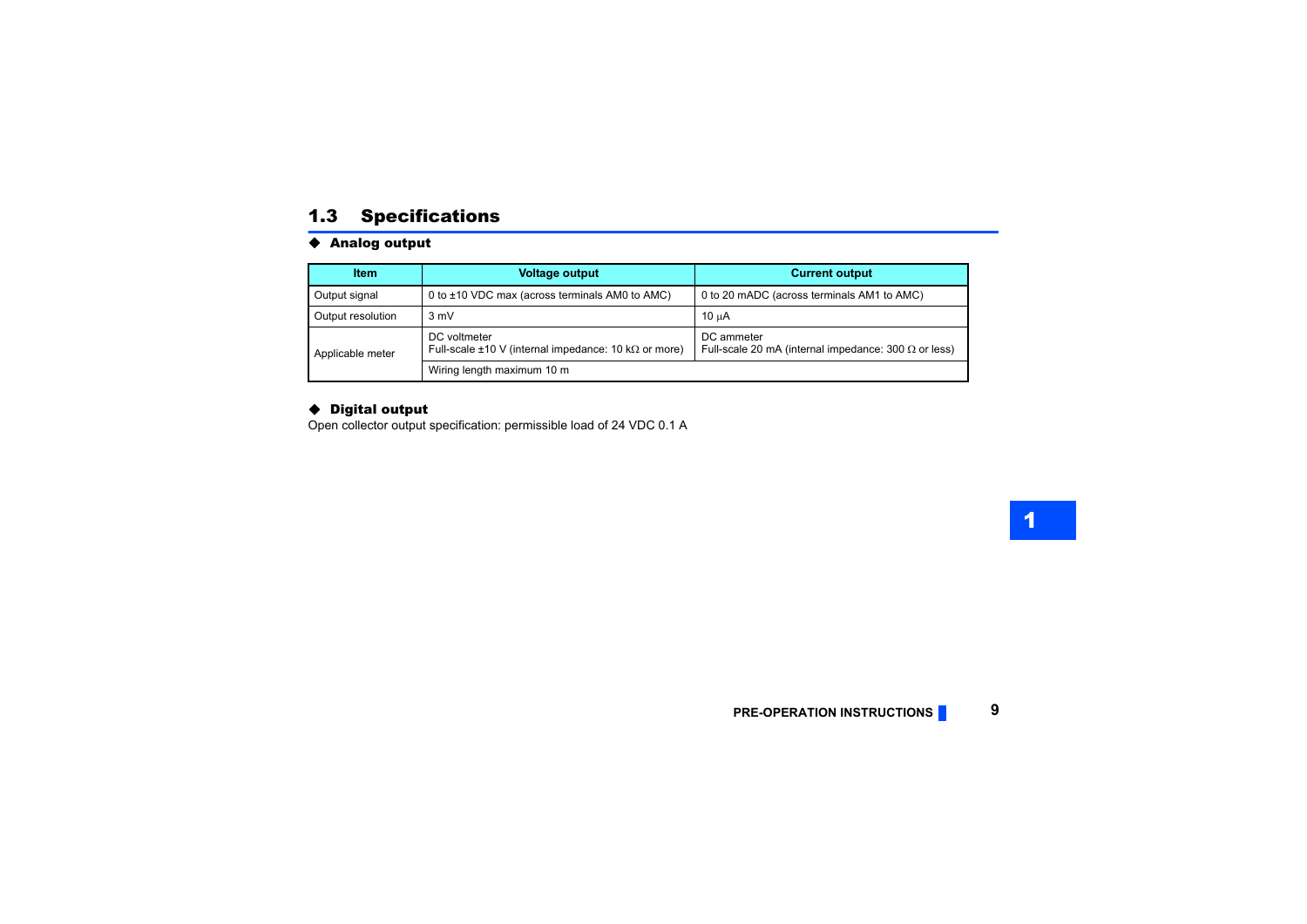<span id="page-8-1"></span><span id="page-8-0"></span>

### <span id="page-8-2"></span>2.1 Pre-installation instructions

Check that the inverter's input power and the control circuit power are both OFF.

#### **Caution**

- e **With input power ON, do not install or remove the plug-in option. Otherwise, the inverter and plug-in option may be damaged.**
- e **To avoid damage due to static electricity, static electricity in your body must be discharged before you touch the product.**

## <span id="page-8-3"></span>2.2 Installation procedure

- (1) Remove the inverter front cover. (Refer to Chapter 2 of the Instruction Manual (Detailed) of the inverter for details on how to remove the front cover.)
- (2) For the two mounting holes (as shown in the next page) that will not be tightened with mounting screws, insert spacers.
- (3) Fit the connector of the plug-in option to the guide of the connector on the inverter unit side, and insert the plug-in option as far as it goes.
- (4) Fit the two locations, the left and right, of the plug-in option securely to the inverter unit by screwing in the supplied mounting screws. (tightening torque 0.33 N·m to 0.40 N·m) If the screw holes do not line up, the connector may not be inserted deep enough. Check the connector.



**Example of installation to connector 1**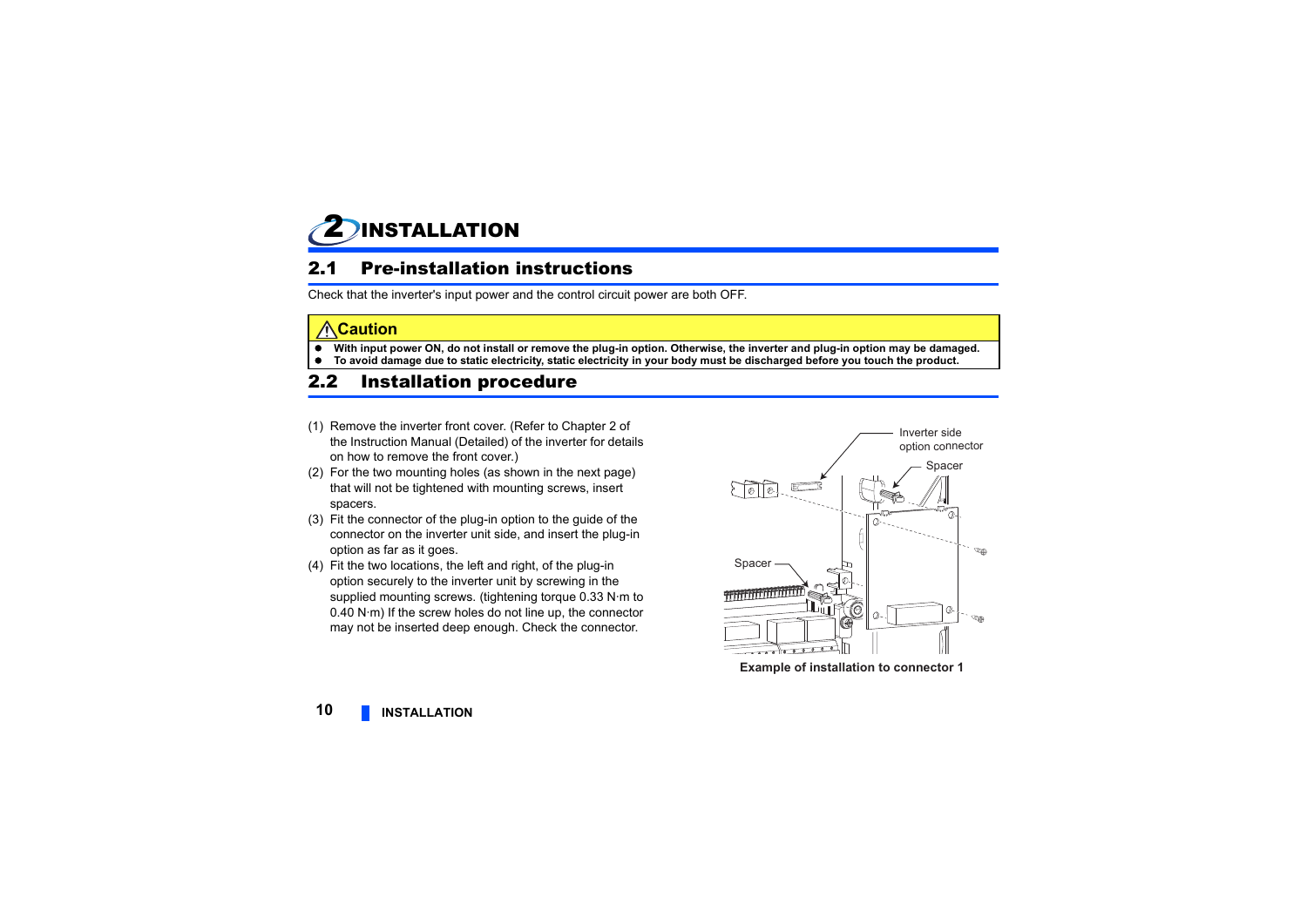

**Insertion positions for screws and spacers**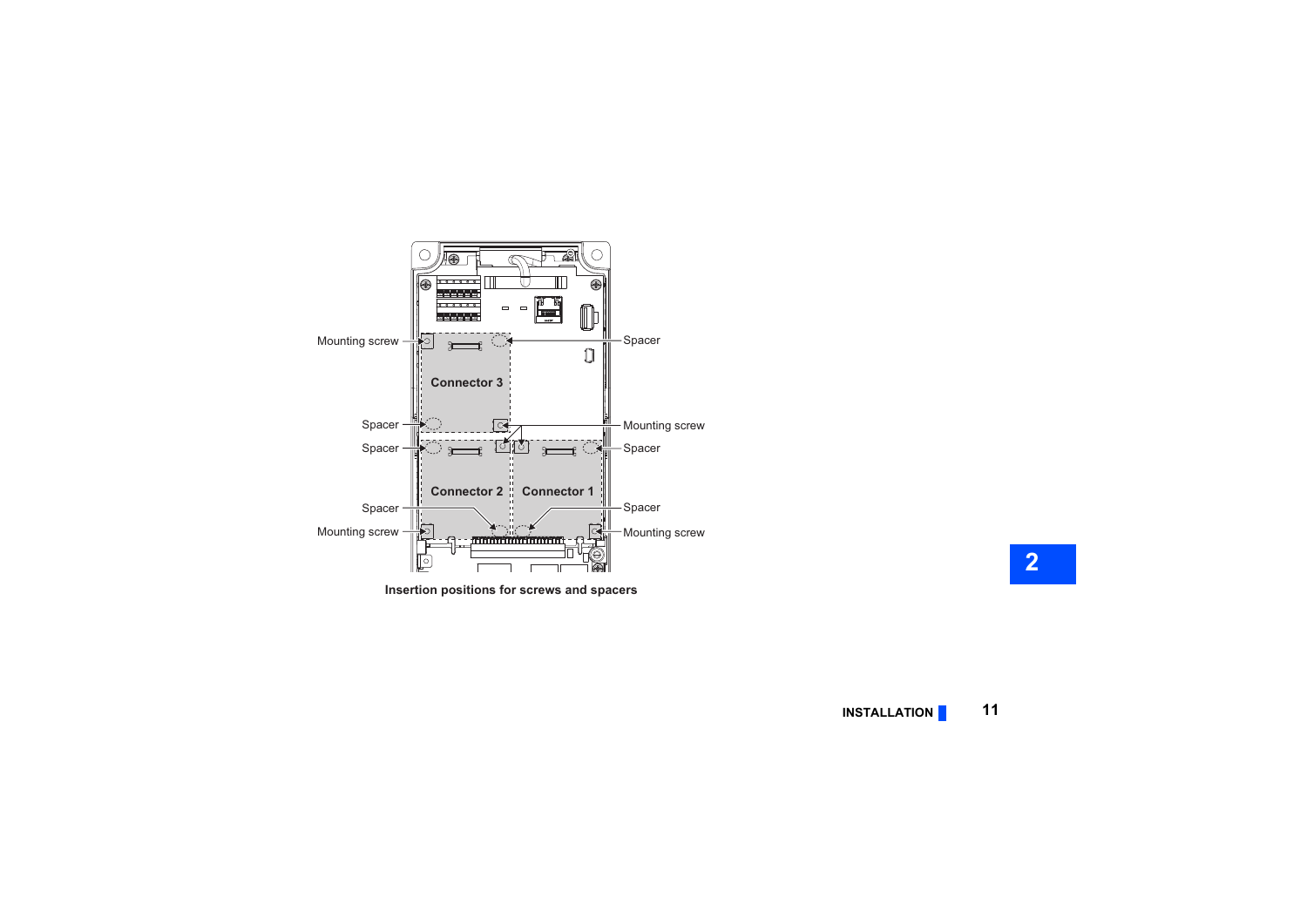

- When mounting/removing the plug-in option, hold the sides of the option. Do not press on the parts on the option circuit board. Stress applied to the parts by pressing, etc. may cause a failure.
- Caution must be applied to mounting screws falling off when removing and mounting the plug-in option.
- Only one option can be used. When multiple options are mounted, priority is given to option connectors 1, 2 and 3 on the inverter in this order, and options having a lower priority do not function.
- When the inverter cannot recognize that the option unit is mounted due to improper installation, etc., the protective function (E.1 to E.3) is activated. A different indication will appear according to the mounted position (option connector 1 to 3).

| <b>Mounted position</b> | <b>Fault indication</b> |
|-------------------------|-------------------------|
| Option connector 1      |                         |
| Option connector 2      |                         |
| Option connector 3      |                         |

 • When removing the plug-in option, remove the two screws on the left and right, then pull it straight out. Pressure applied to the connector and to the option board may break the option.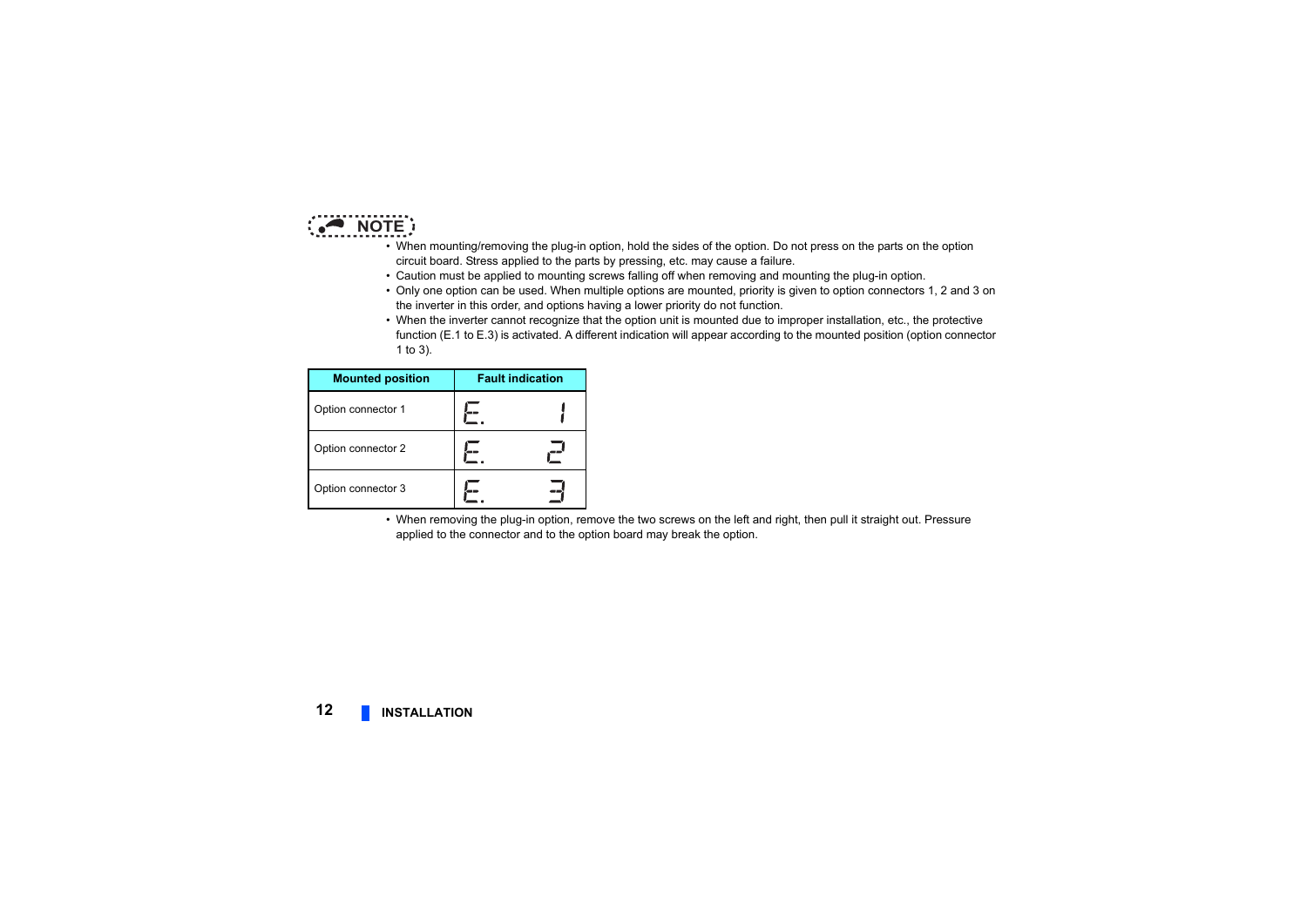# <span id="page-11-1"></span><span id="page-11-0"></span>2.3 Wiring

(1) For the wiring, strip off the sheath of a cable, and use it with a blade terminal. For a single wire, strip off the sheath of the wire and apply directly. Insert the blade terminal or the single wire into a socket of the terminal.

Strip off the sheath for the below length. If the length of the sheath peeled is too long, a short circuit may occur with neighboring wires. If the length is too short, wires might come off.

Wire the stripped cable after twisting it to prevent it from becoming loose. In addition, do not solder it.

Cable sheath stripping length



Crimp the blade terminal.

Insert wires to a blade terminal, and check that the wires come out for about 0 to 0.5 mm.

Check the condition of the blade terminal after crimping. Do not use a blade terminal of which the crimping is inappropriate, or the face is damaged.



**∆Caution** 

**After wiring, wire offcuts must not be left in the inverter. They may cause a fault, failure or malfunction.**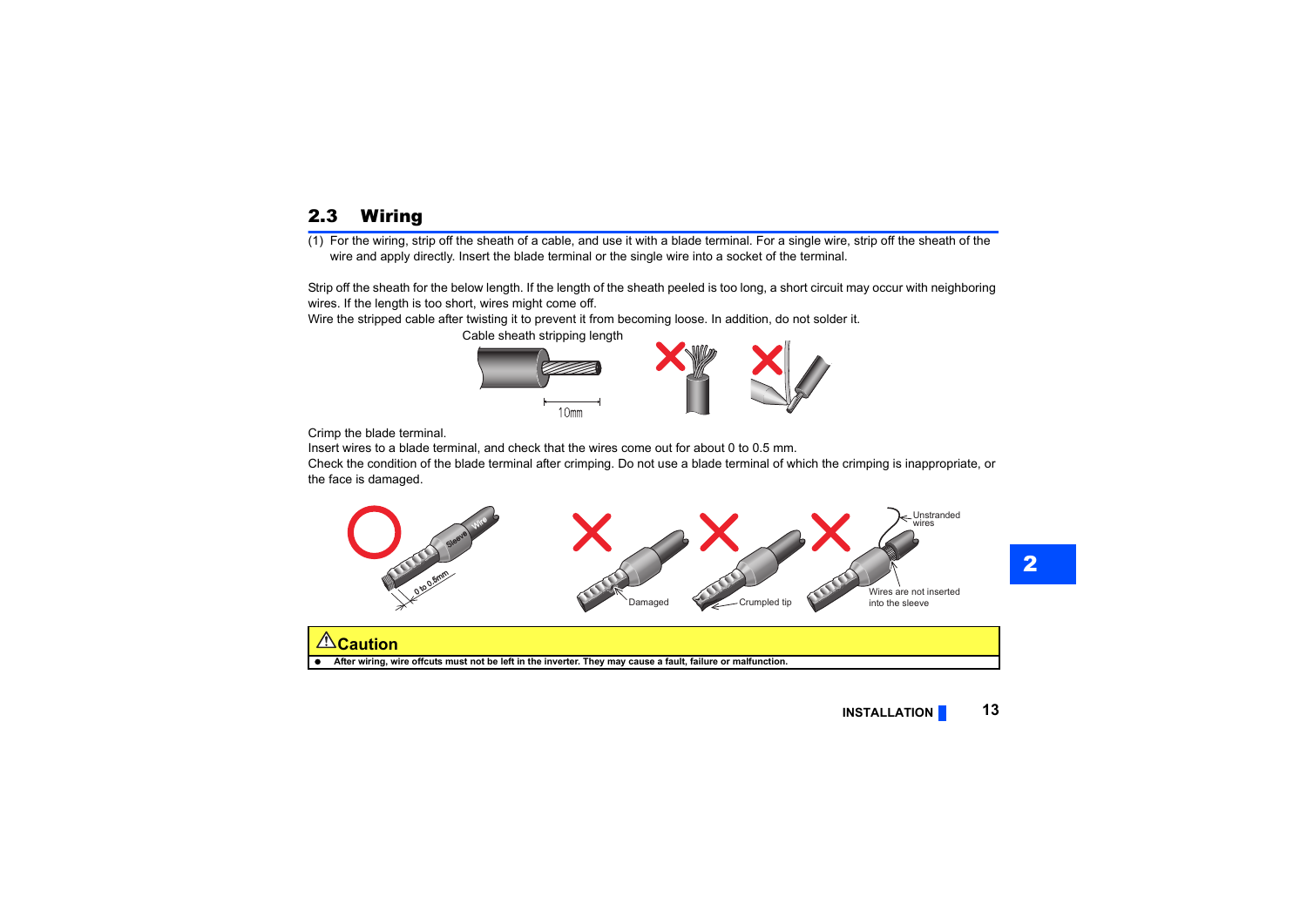**Cable gauge (mm2) Ferrule terminal modelManufacturerWith Without Crimping tool**<br> **Crimping tool**<br> **Crimping tool insulation sleeveWithout insulation sleeve For UL wire**  0.3 AI 0,5-10WH — Phoenix Contact Phoenix Contact<br>Co., Ltd. CRIMPFOX 6 0.5 AI 0,5-10WH — REPORT AI 0,5-10WH-GB 0.75 AI 0,75-10GY A 0,75-10 AI 0,75-10GY-GB 1 AI 1-10RD A 1-10 AI 1-10RD/1000GB 1.25, 1.5 AI 1,5-10BK A 1,5-10 0.75(for two cables) AI-TWIN 2  $\times$  0,75-10GY  $\left| \rule{0.2cm}{0.1cm} \right|$ 

Blade terminals commercially available (as of February 2012. The product may be changed without notice.)

 $*1$ A ferrule terminal with an insulation sleeve compatible with the MTW wire which has a thick wire insulation.

<span id="page-12-0"></span>

| Cable gauge $(mm^2)$ | <b>Blade terminal</b><br>product number | <b>Insulation</b><br>product number | <b>Manufacturer</b> | <b>Crimping tool</b><br>product number |
|----------------------|-----------------------------------------|-------------------------------------|---------------------|----------------------------------------|
| 0.3 to 0.75          | BT 0.75-11                              | VC 0.75                             | NICHIFU CoLtd.      | NH 69                                  |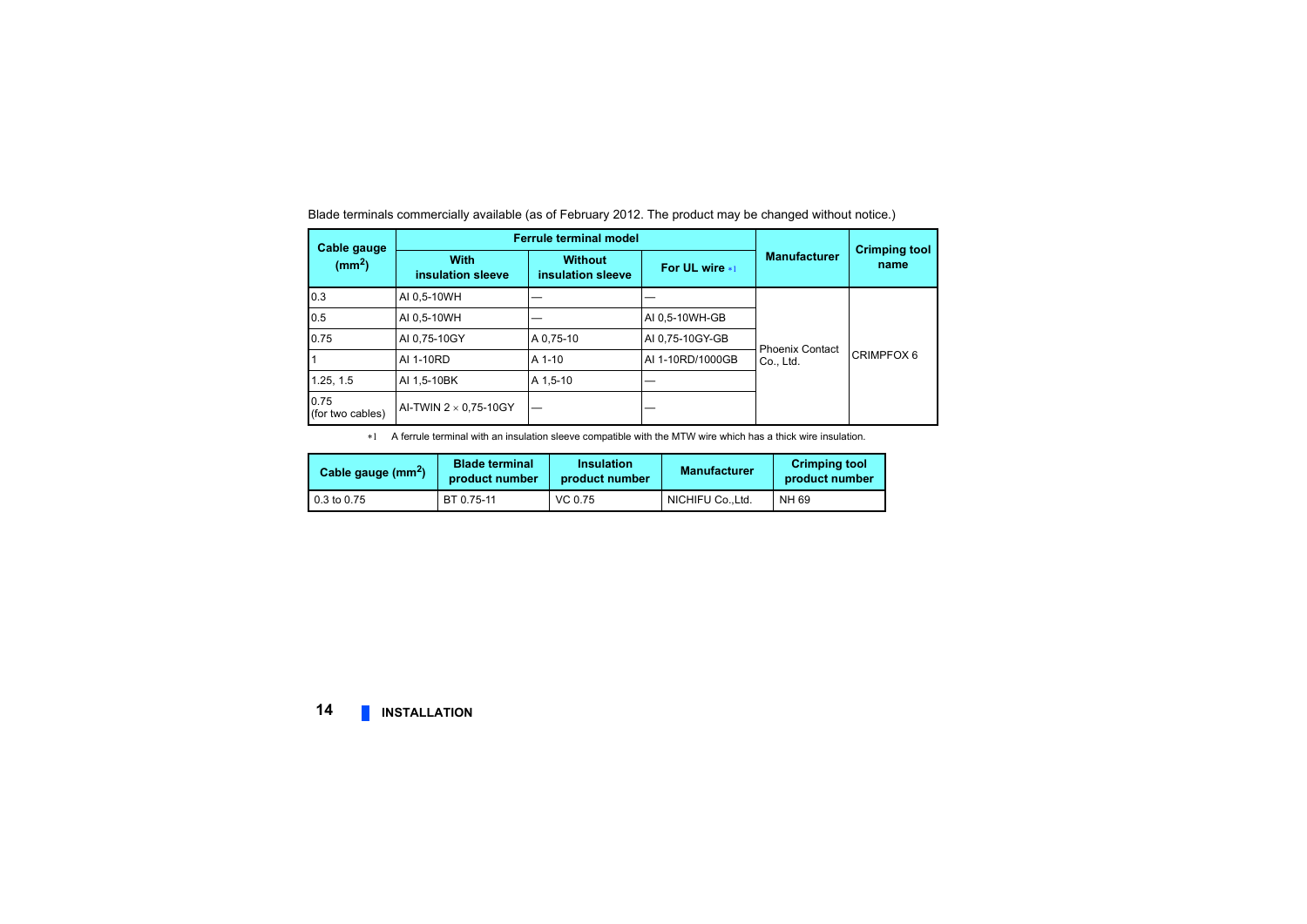(2) Insert the cable into a socket.



When using a single wire or stranded wires without a blade terminal, push the open/close button all the way down with a flathead screwdriver, and insert the wire.



• Wire removal

Pull the wire while pushing the open/close button all the way down firmly with a flathead screwdriver.

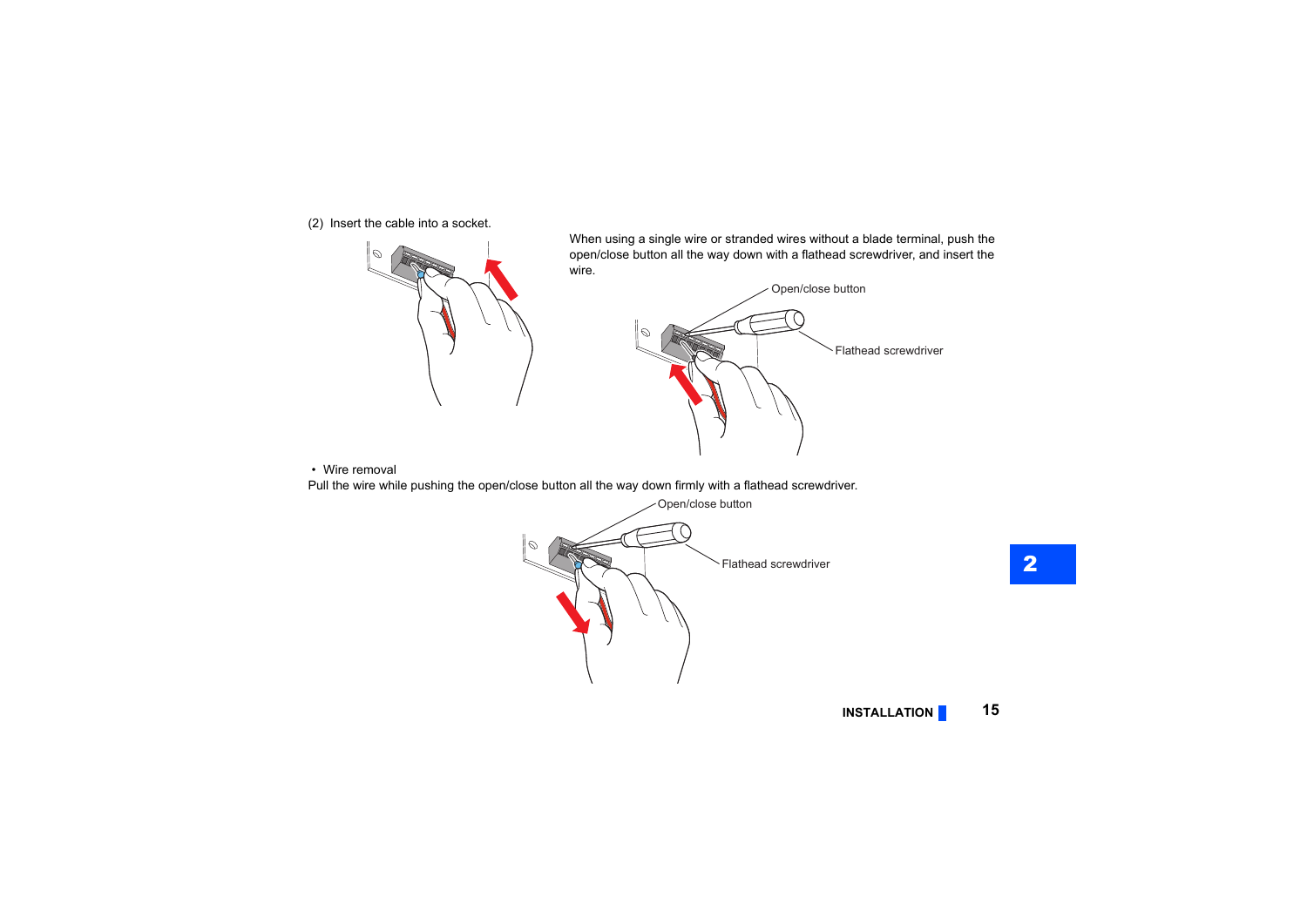

- When using stranded wires without a blade terminal, twist enough to avoid short circuit with a nearby terminals or wires.
- Pulling out the wire forcefully without pushing the open/close button all the way down may damage the terminal block.
- Use a small flathead screwdriver (tip thickness: 0.4 mm/tip width: 2.5 mm). If a flathead screwdriver with a narrow tip is used, terminal block may be damaged.

Commercially available product (as of February 2012. The product may be changed without notice.)

| <b>Name</b> | <b>Model</b>           | <b>Manufacturer</b>       |
|-------------|------------------------|---------------------------|
| Driver      | SZF 0-0.4 $\times$ 2.5 | Phoenix Contact Co., Ltd. |

- Place the flathead screwdriver vertical to the open/close button. In case the blade tip slips, it may cause an inverter damage or injury.
- When wiring cables to the inverter's RS-485 terminals while a plug-in option is mounted, take caution not to let the cables touch the circuit board of the option or of the inverter. Otherwise, electromagnetic noises may cause malfunctions.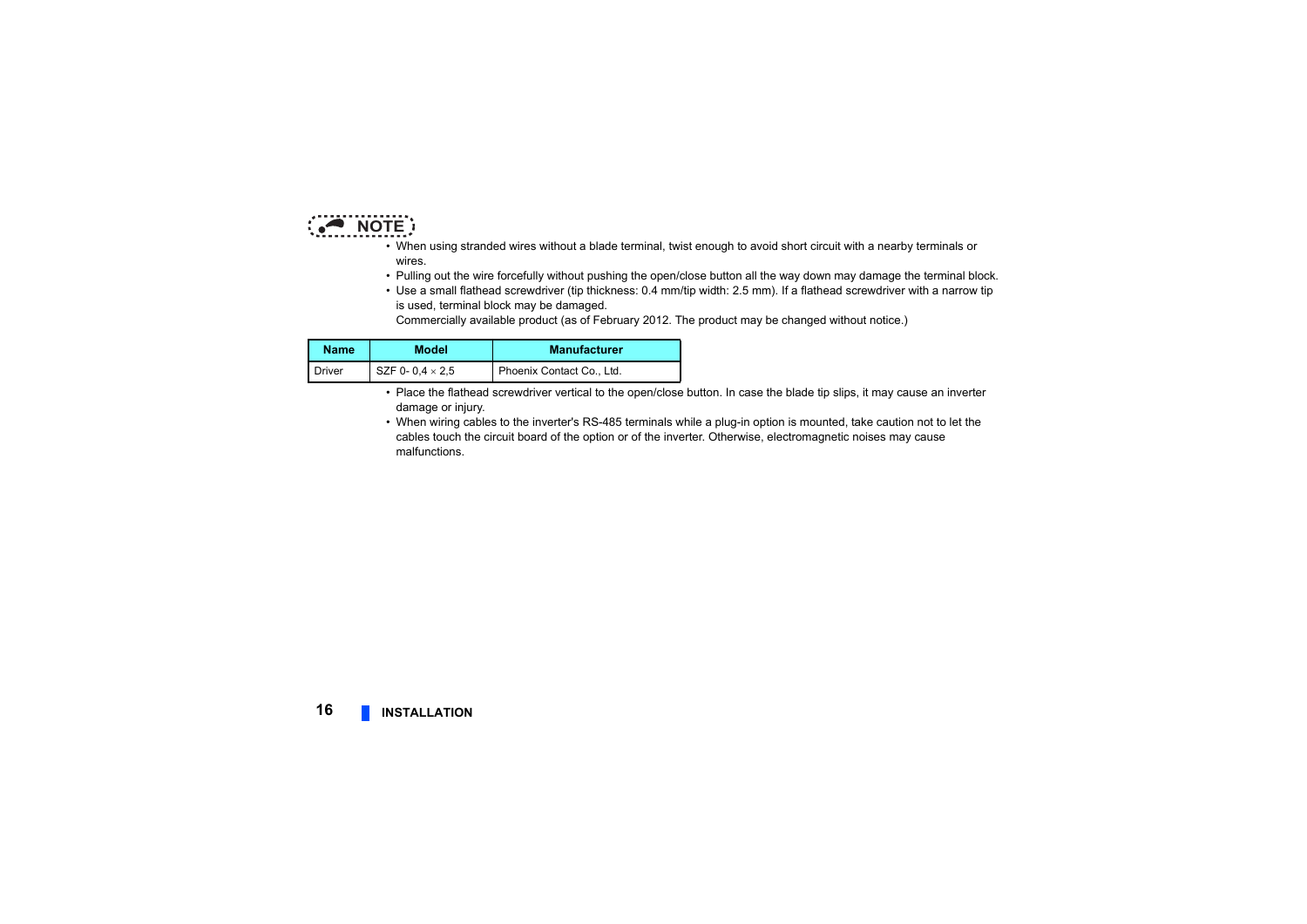<span id="page-15-1"></span><span id="page-15-0"></span>

When the FR-A8AY is mounted on the inverter, the following parameters are extended.

|               | Pr.                     | Pr.<br>group | <b>Name</b>                                        | <b>Setting range</b> | <b>Minimum</b><br>setting<br><b>increments</b> | <b>Initial</b><br>value | <b>Refer to</b><br>page |  |
|---------------|-------------------------|--------------|----------------------------------------------------|----------------------|------------------------------------------------|-------------------------|-------------------------|--|
|               | 306                     | M303         | Analog output signal selection                     | $*1$                 | $\mathbf{1}$                                   | $\overline{2}$          |                         |  |
|               | 307                     | M340         | Setting for zero analog output                     | 0 to 100%            | 0.1%                                           | $0\%$                   |                         |  |
|               | 308                     | M341         | Setting for maximum analog output                  | 0 to 100%            | 0.1%                                           | 100%                    |                         |  |
|               | 309                     | M342         | Analog output signal voltage/current<br>switchover | 0, 1, 10, 11         | 1                                              | $\Omega$                |                         |  |
|               | 310                     | M343         | Analog meter voltage output selection              | $*1$                 | $\mathbf{1}$                                   | $\overline{2}$          | 19 and later            |  |
|               | 311                     | M344         | Setting for zero analog meter voltage output       | 0 to 100%            | 0.1%                                           | $0\%$                   |                         |  |
| analog output | 312                     | M345         | Setting for maximum analog meter voltage<br>output | 0 to 100%            | 0.1%                                           | 100%                    |                         |  |
|               | 323                     | M346         | AM0 0V adjustment                                  | 900 to 1100%         | 1%                                             | 1000%                   |                         |  |
| Extended      | 324                     | M347         | AM1 0mA adjustment                                 | 900 to 1100%         | 1%                                             | 1000%                   |                         |  |
|               | 418                     | M432         | Extension output terminal filter                   | 5 to 50 ms, 9999     | 1 ms                                           | 9999                    |                         |  |
|               | C <sub>0</sub><br>(900) | M310         | FM/CA terminal calibration                         |                      |                                                |                         |                         |  |
|               | C <sub>1</sub><br>(901) | M320         | AM terminal calibration                            |                      |                                                |                         | 19 and later            |  |
|               | 1019                    | M305         | Analog meter voltage negative output<br>selection  | 0, 1                 | 1                                              | $\Omega$                |                         |  |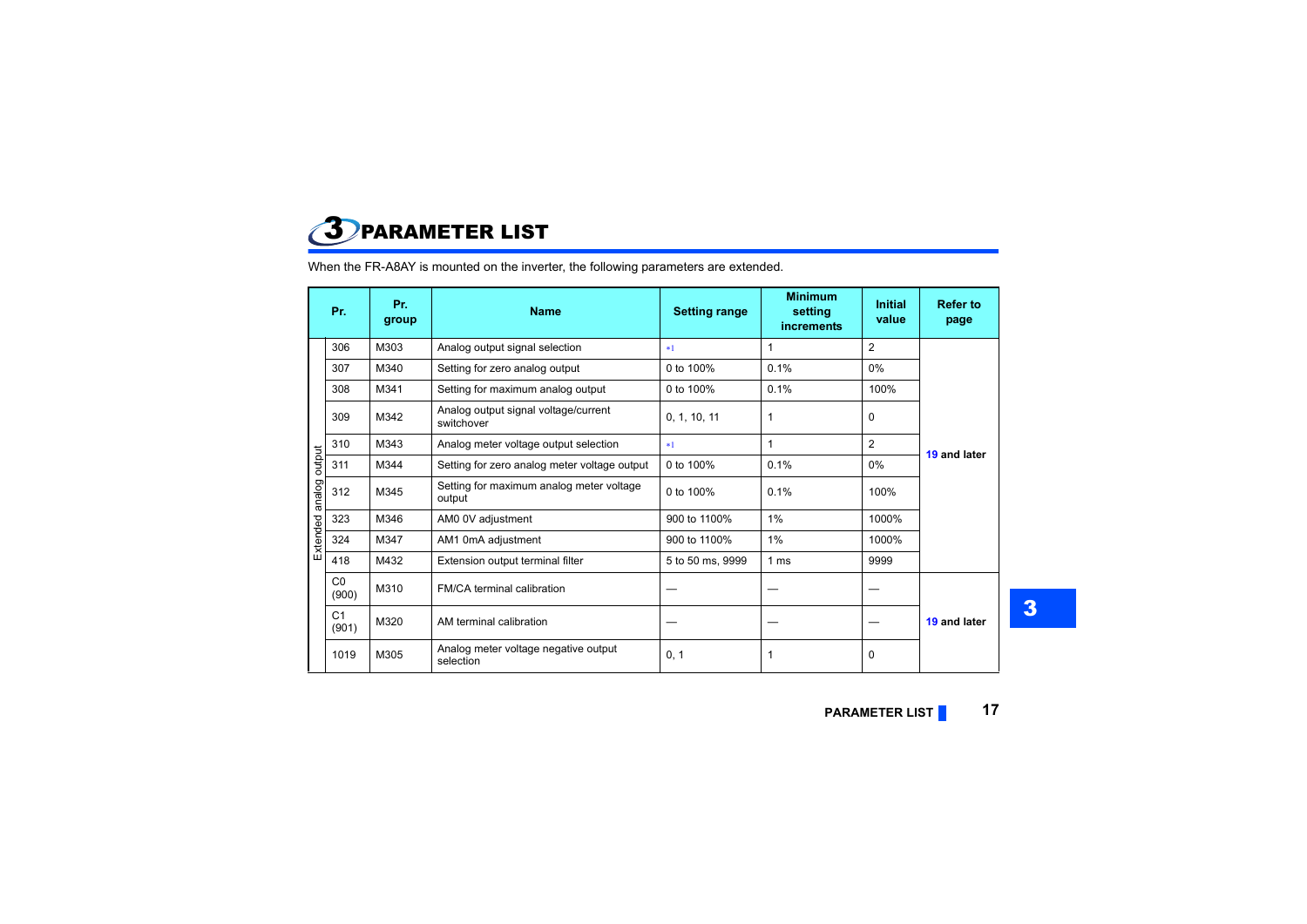|         | Pr. | Pr.<br>group | <b>Name</b>          | <b>Setting range</b> | <b>Minimum</b><br>setting<br><b>increments</b> | <b>Initial</b><br>value | <b>Refer to</b><br>page |  |
|---------|-----|--------------|----------------------|----------------------|------------------------------------------------|-------------------------|-------------------------|--|
|         | 313 | M410         | DO0 output selection |                      |                                                |                         |                         |  |
|         | 314 | M411         | DO1 output selection |                      |                                                |                         |                         |  |
| output  | 315 | M412         | DO2 output selection |                      |                                                |                         |                         |  |
|         | 316 | M413         | DO3 output selection | $*2$                 |                                                | 9999                    | 30 and later            |  |
| Digital | 317 | M414         | DO4 output selection |                      |                                                |                         |                         |  |
|         | 318 | M415         | DO5 output selection |                      |                                                |                         |                         |  |
|         | 319 | M416         | DO6 output selection |                      |                                                |                         |                         |  |

<span id="page-16-0"></span> The setting range depends on the inverter. For details, refer to **Pr.158 AM terminal function selection** in the Instruction Manual (Detailed) of the inverter.

<span id="page-16-1"></span> The setting range depends on the inverter. For details, refer to **Pr.190 to Pr.196 (output terminal function selection)** in the Instruction Manual (Detailed) of the inverter.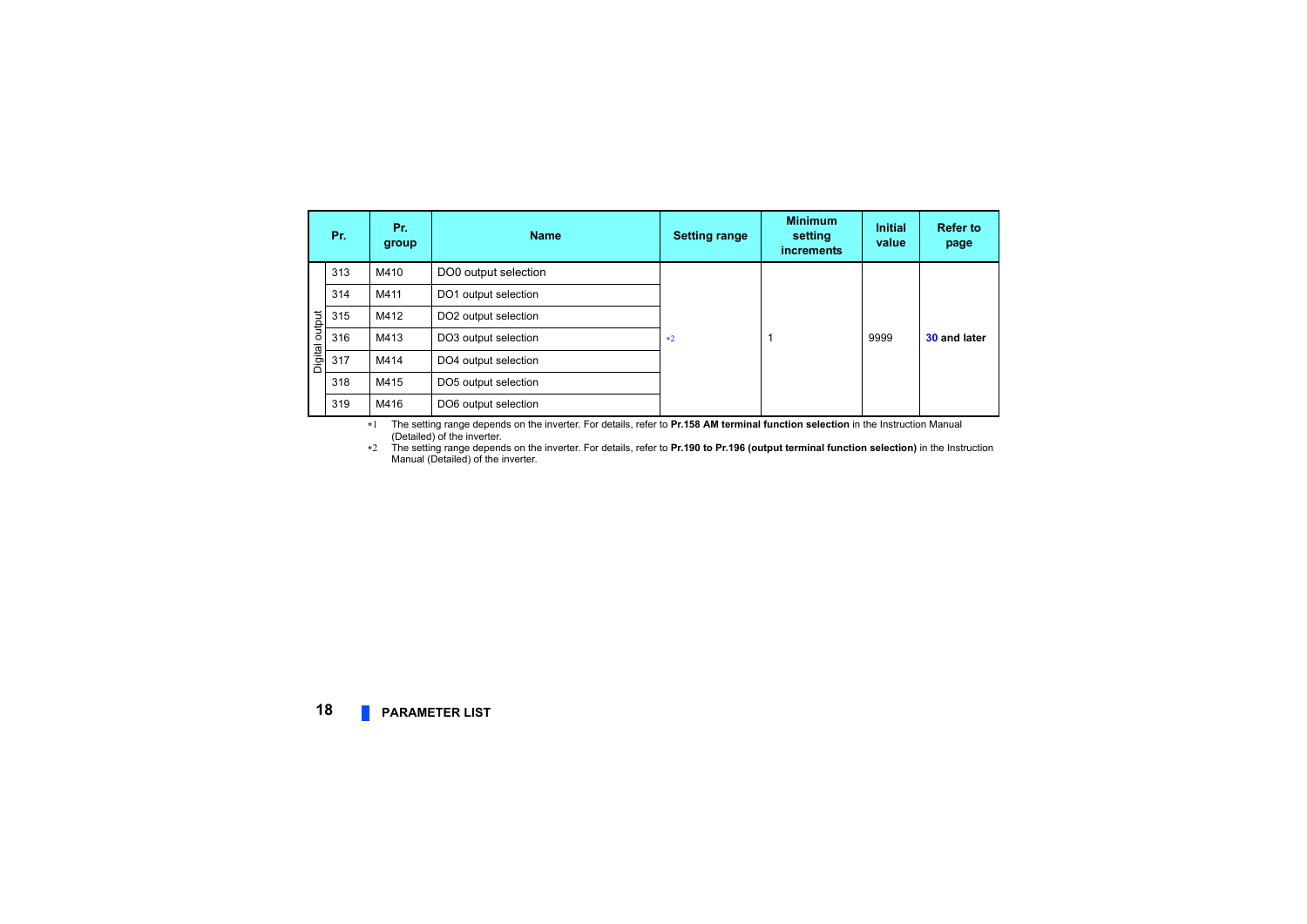<span id="page-17-1"></span><span id="page-17-0"></span>

#### <span id="page-17-2"></span>4.1 Connection diagram

By setting **Pr.306 to Pr.312**, analog signals such as the output frequency and output current can be output from the voltage output terminal (AM0) and current output terminal (AM1).

Connect the voltmeter or ammeter as shown below:





• The wiring length for the voltmeter/ammeter should be within 10 m.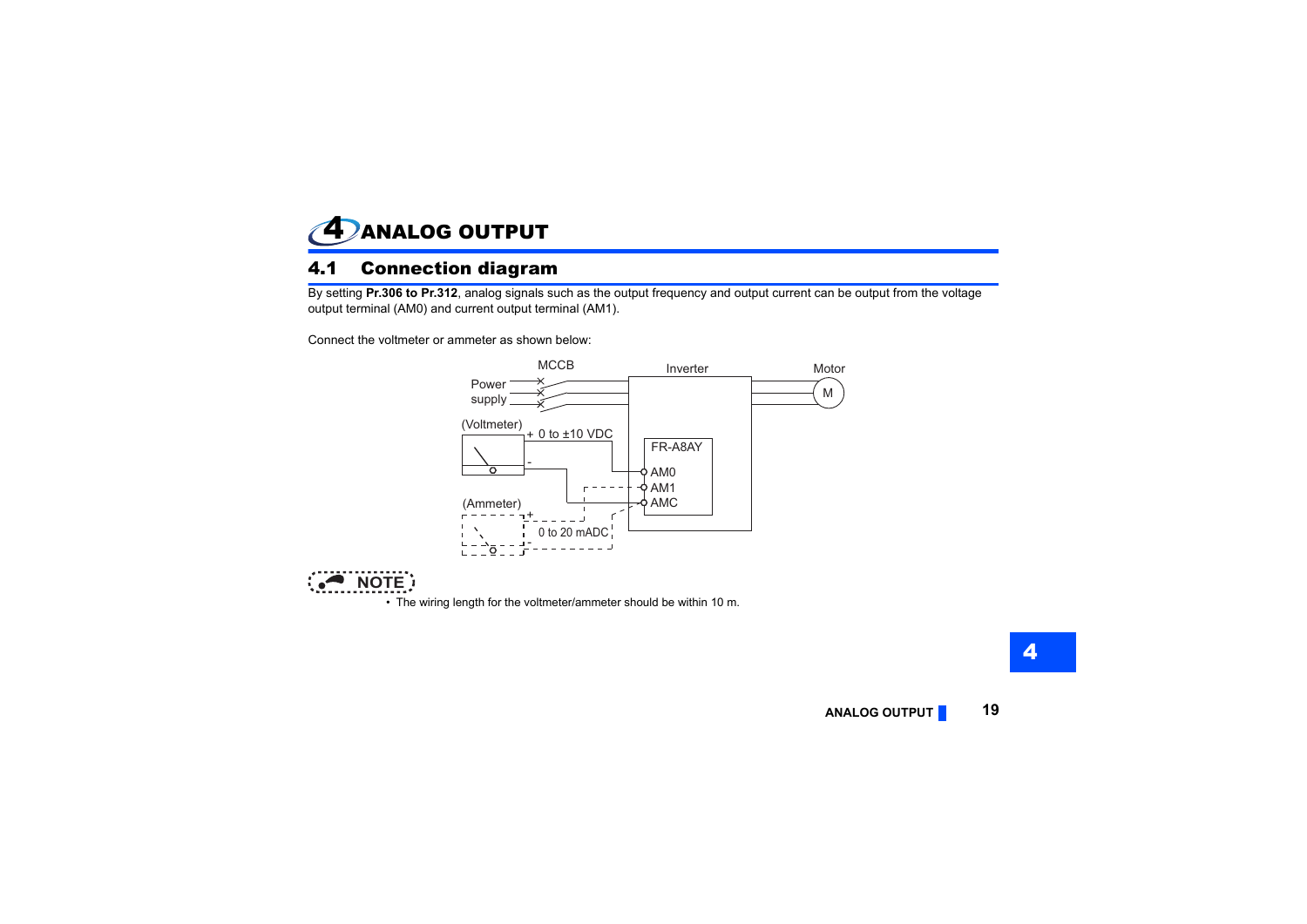<span id="page-18-0"></span>

| <b>Terminal</b><br>symbol | <b>Terminal name</b>                                  | <b>Description</b>                                 |  |  |
|---------------------------|-------------------------------------------------------|----------------------------------------------------|--|--|
| AM <sub>0</sub>           | Voltage output terminal                               | Connects the DC voltmeter $(\pm 10 \text{ VDC})$ . |  |  |
| AM <sub>1</sub>           | Current output terminal                               | Connects the DC ammeter (20 mADC).                 |  |  |
| <b>AMC</b>                | Common terminal<br>Common terminal for AM0 and AM1.   |                                                    |  |  |
| Y0 to Y6                  |                                                       |                                                    |  |  |
| <b>SE</b>                 | Used for digital output function. (Refer to page 30.) |                                                    |  |  |

Empty terminal. Do not use.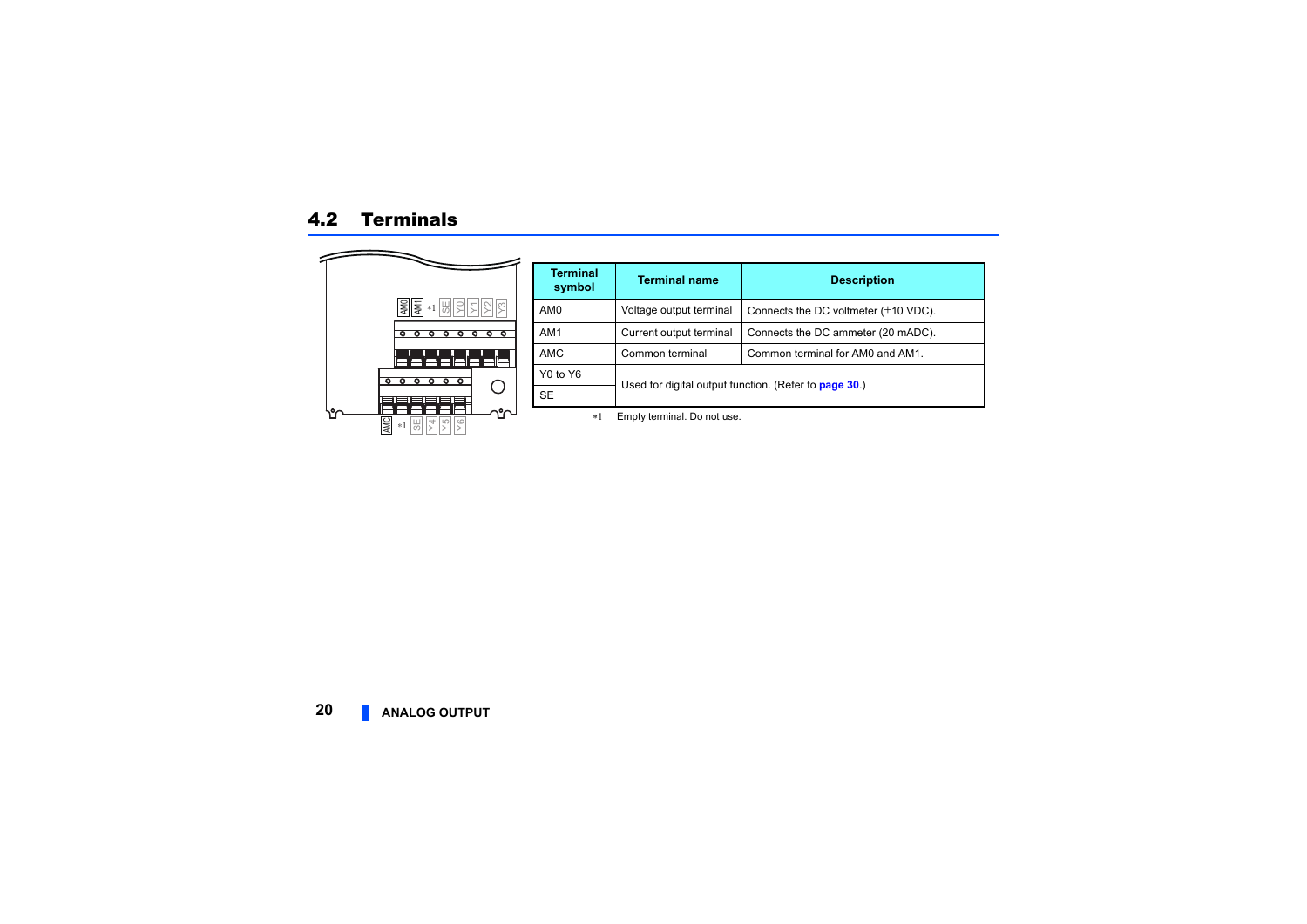### <span id="page-19-0"></span>4.3 Extended analog output function parameter list

| <b>Parameter</b><br>number | <b>Name</b>                                     | <b>Setting range</b> | <b>Minimum</b><br><i>increments</i> | <b>Initial value</b> |
|----------------------------|-------------------------------------------------|----------------------|-------------------------------------|----------------------|
| 306                        | Analog output signal selection                  | $*1$                 |                                     | $\overline{2}$       |
| 307                        | Setting for zero analog output                  | 0 to 100%            | 0.1%                                | $0\%$                |
| 308                        | Setting for maximum analog output               | 0 to 100%            | 0.1%                                | 100%                 |
| 309                        | Analog output signal voltage/current switchover | 0, 1, 10, 11         | 1                                   | $\Omega$             |
| 310                        | Analog meter voltage output selection           | $*1$                 |                                     | 2                    |
| 311                        | Setting for zero analog meter voltage output    | 0 to 100%            | 0.1%                                | 0%                   |
| 312                        | Setting for maximum analog meter voltage output | 0 to 100%            | 0.1%                                | 100%                 |
| 323                        | AM0 0V adjustment                               | 900 to 1100%         | 1%                                  | 1000%                |
| 324                        | AM1 0mA adjustment                              | 900 to 1100%         | 1%                                  | 1000%                |
| C <sub>0</sub> (900)       | <b>FM/CA terminal calibration</b>               |                      |                                     |                      |
| C1(901)                    | AM terminal calibration                         |                      |                                     |                      |
| 1019                       | Analog meter voltage negative output selection  | 0, 1                 |                                     | 0                    |

 $*1$  The setting range depends on the inverter. For details, refer to **Pr.158 AM terminal function selection** in the Instruction Manual (Detailed) of the inverter.

<span id="page-19-1"></span>

• **Pr.306, Pr.310** can be written even when the inverter is operating.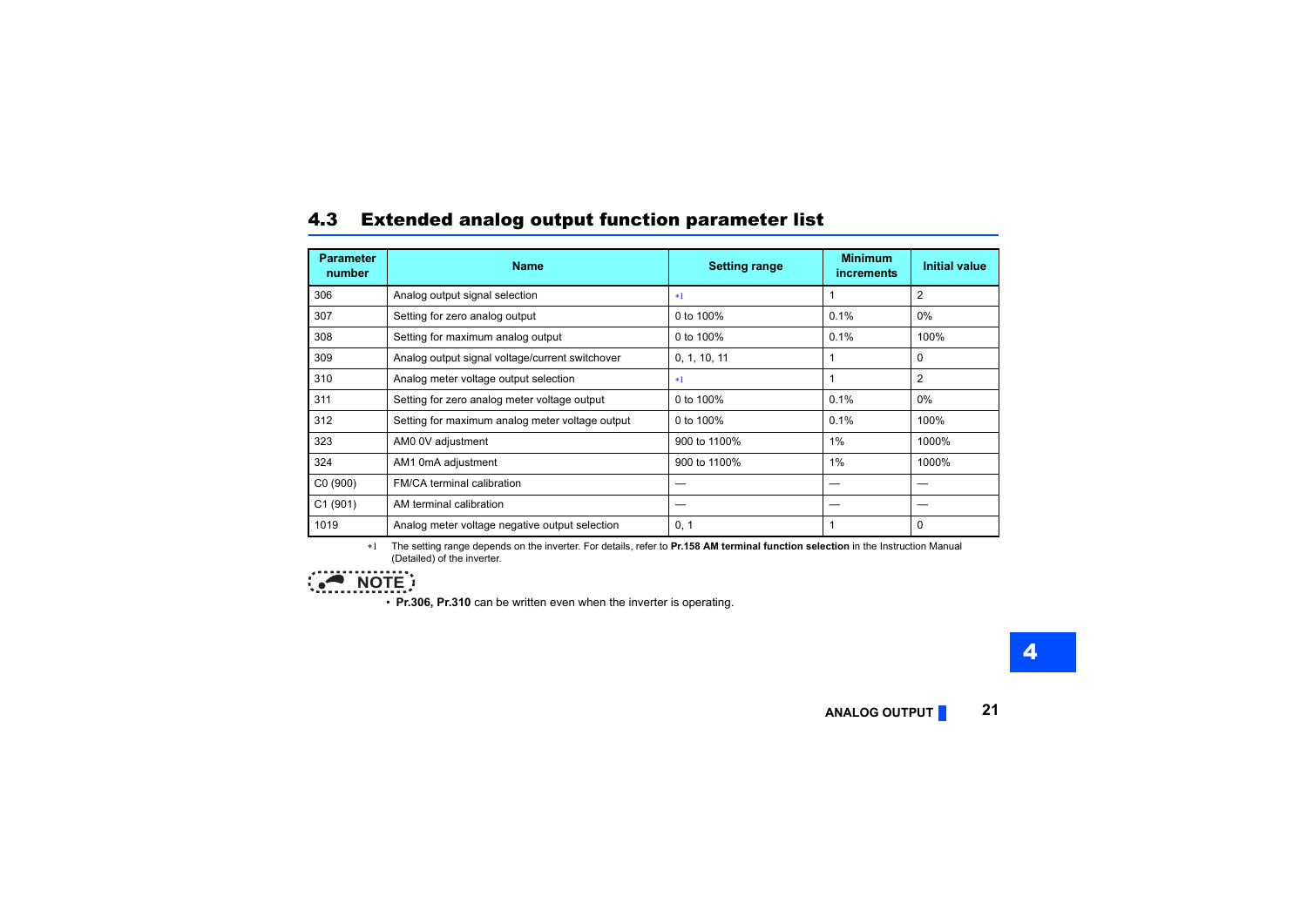# <span id="page-20-0"></span>4.4 Adjustment procedure

#### <span id="page-20-1"></span>**4.4.1 Analog output signal voltage/current switchover (Pr.309) setting**

Use **Pr.309 Analog output signal voltage/current switchover** to select whether to send the same signal from terminal AM0 (voltage output) and terminal AM1 (current output), or to send the signals separately.

| Pr.309               |                                                                                                                            |                 |                                                                                        |                                 |
|----------------------|----------------------------------------------------------------------------------------------------------------------------|-----------------|----------------------------------------------------------------------------------------|---------------------------------|
| setting<br>value     | <b>Description</b>                                                                                                         | <b>Terminal</b> | <b>Parameter setting</b>                                                               | <b>Calibration</b><br>parameter |
|                      |                                                                                                                            | AM <sub>0</sub> | Selects the output signal.<br>Pr.306:<br>Output signal value when analog<br>Pr.307:    |                                 |
| 0<br>(Initial value) | Outputs the same selection signal from both the<br>voltage output terminal (AM0) and the current<br>output terminal (AM1). | AM <sub>1</sub> | output is zero.<br>Output signal value when analog<br>Pr.308:<br>output is at maximum. | Pr.323<br>Pr.324                |
|                      | The signal that set in Pr.306 Analog output<br>signal selection is enabled. (The Pr.310 setting                            | AM <sub>0</sub> | Selects the output signal.<br>Pr.306:<br>Analog output value when output<br>Pr.307:    | C1 (Pr.901)                     |
| 10                   | is disabled.)                                                                                                              | AM <sub>1</sub> | signal is zero.<br>Analog output value when output<br>Pr.308:<br>signal is at maximum. |                                 |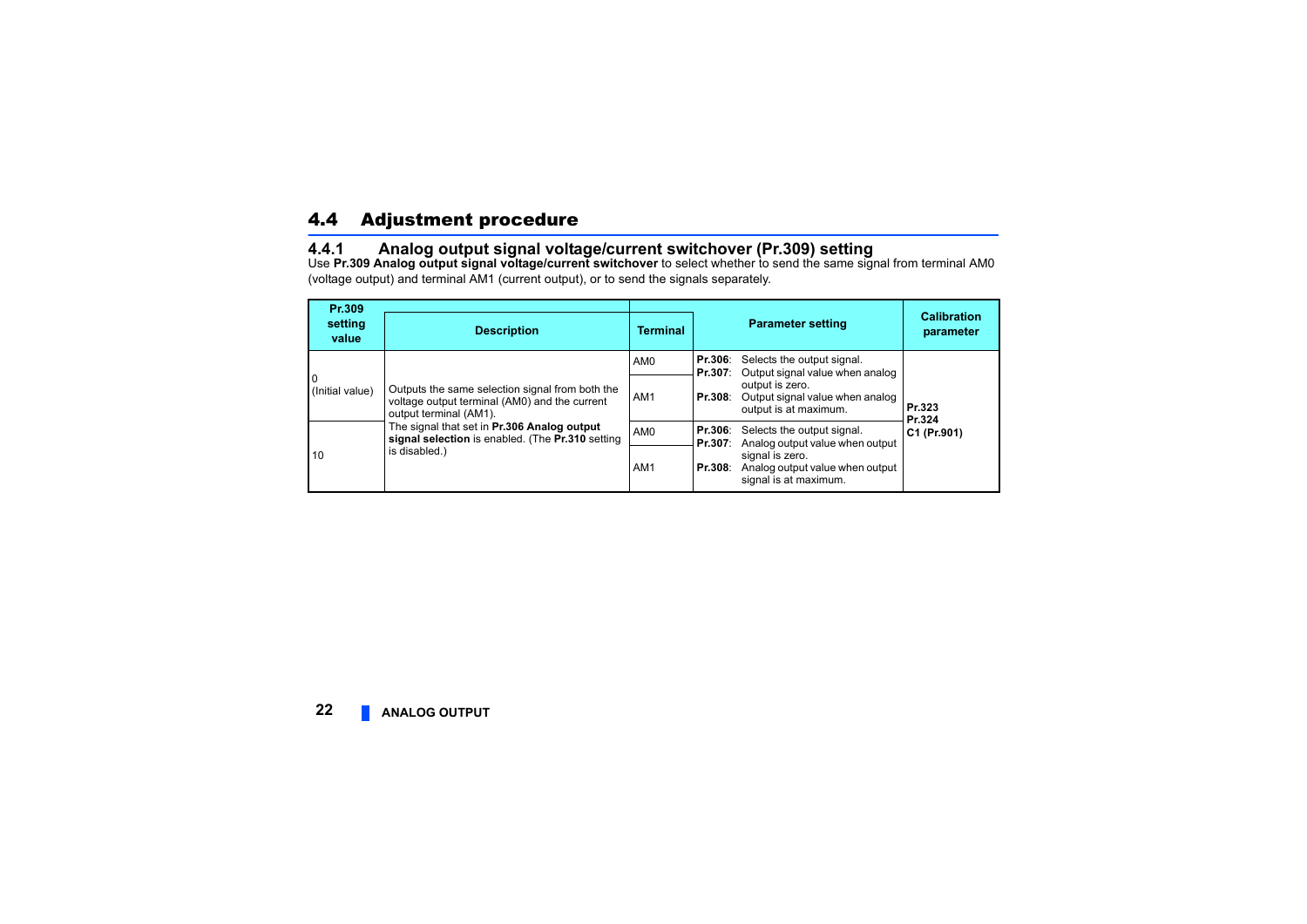| Pr.309<br>setting<br>value | <b>Description</b>                                                                                                     | <b>Terminal</b> | <b>Parameter setting</b>                                                                                                                                                              | <b>Calibration</b><br>parameter |
|----------------------------|------------------------------------------------------------------------------------------------------------------------|-----------------|---------------------------------------------------------------------------------------------------------------------------------------------------------------------------------------|---------------------------------|
|                            |                                                                                                                        | AM <sub>0</sub> | <b>Pr.310:</b> Selects the output signal.<br>Pr.311:<br>Output signal value when analog<br>output is zero.<br>Output signal value when analog<br>Pr.312:<br>output is at maximum.     | Pr.323<br>C0 (Pr.900)           |
|                            | Outputs separate selection signals from the<br>voltage output terminal (AM0) and the current<br>output terminal (AM1). | AM1             | Selects the output signal.<br>Pr.306:<br>Output signal value when analog<br>Pr.307:<br>output is zero.<br>Output signal value when analog<br>Pr.308:<br>output is at maximum.         | Pr.324<br>C1 (Pr.901)           |
|                            |                                                                                                                        | AM <sub>0</sub> | <b>Pr.310:</b> Selects the output signal.<br>Analog output value when output<br>Pr.311:<br>signal is zero.<br><b>Pr.312:</b> Analog output value when output<br>signal is at maximum. | Pr.323<br>C0 (Pr.900)           |
| 11                         |                                                                                                                        | AM <sub>1</sub> | <b>Pr.306:</b> Selects the output signal.<br>Pr.307:<br>Analog output value when output<br>signal is zero.<br>Analog output value when output<br>Pr.308:<br>signal is at maximum.     | Pr.324<br>C1 (Pr.901)           |

# **NOTE**

• "Analog output" means the voltage (0 to  $\pm$ 10 V) and current (0 to 20 mA) output from terminals AM0 and AM1; while "output signal" indicates the monitor signal (refer to **[page 26](#page-24-0)**) set in parameters **Pr.306** and **Pr.310**.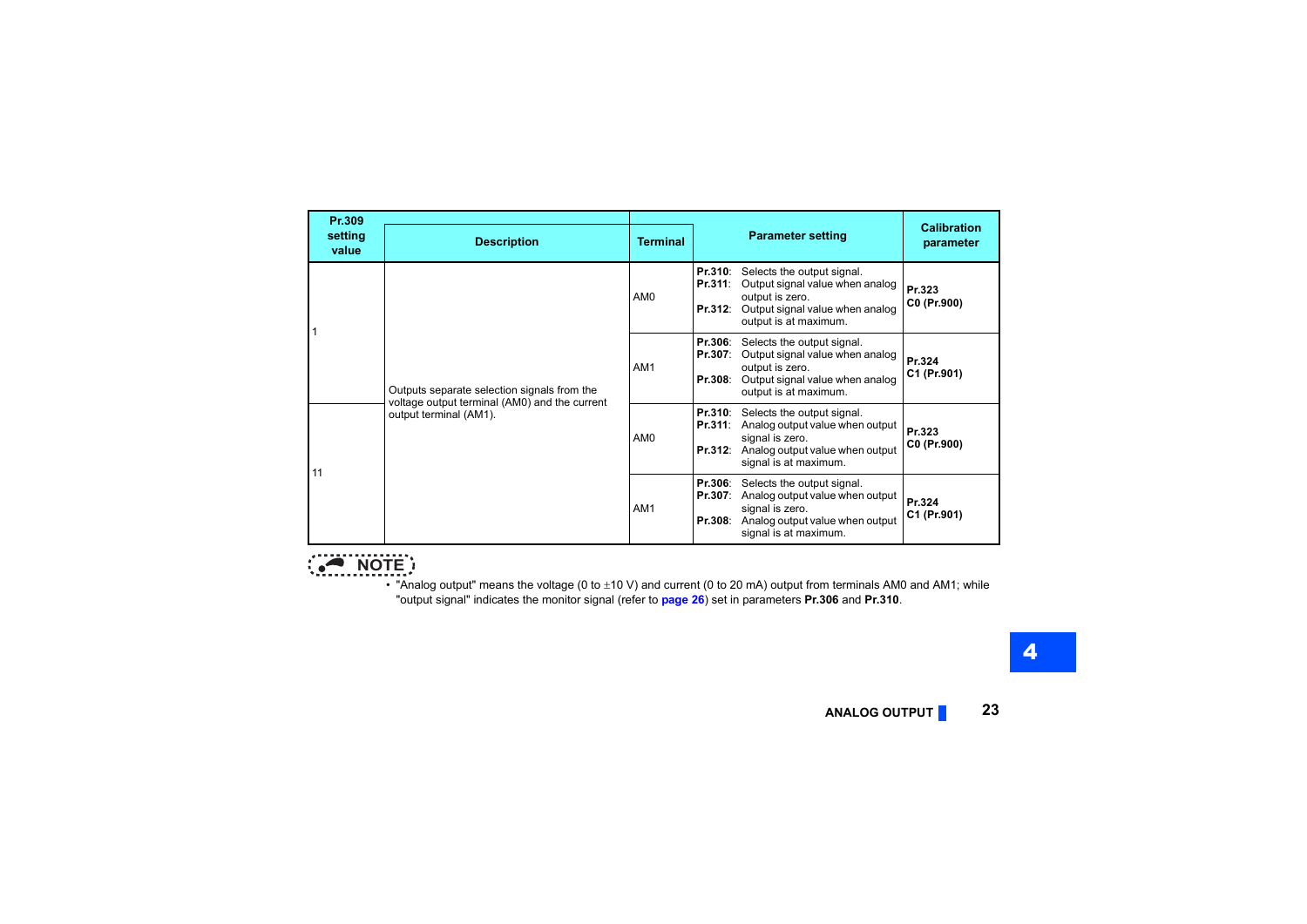#### <span id="page-22-0"></span>**4.4.2 Meter calibration**

(1) Outputting the same signal from terminals AM0 and AM1 (**Pr.309** <sup>=</sup>"0 or 10")



# **• NOTE**

- If calibration is performed without setting **Pr.306** <sup>=</sup>"21 (reference voltage output)", the terminal AM of the inverter is calibrated. To calibrate the extended analog output, always set to "21".
- When the plug-in option used was remounted on another inverter, use **Pr.323 and Pr.324** to calibrate again.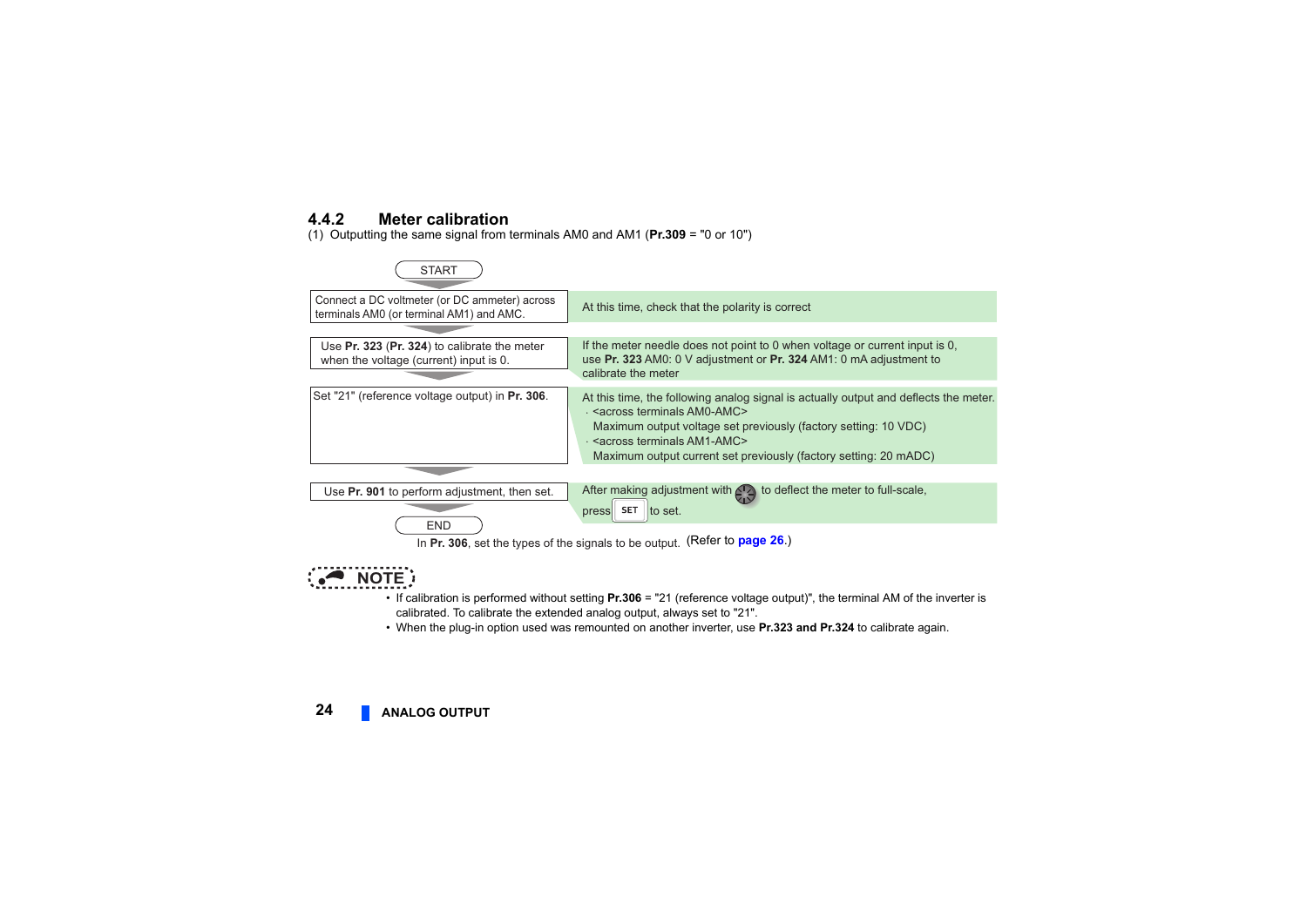#### (2) Outputting separate signals from terminals AM0 and AM1 (**Pr.309** <sup>=</sup>"1 or 11")



**NOTE** 

- If calibration is performed without setting "21 (reference voltage output)" in **Pr.306** or **Pr.310**, the terminal FM, CA, or AM of the inverter is calibrated. To calibrate the extended analog output, always set to "21".
- When the plug-in option used was remounted on another inverter, use **Pr.323 and Pr.324** to calibrate again.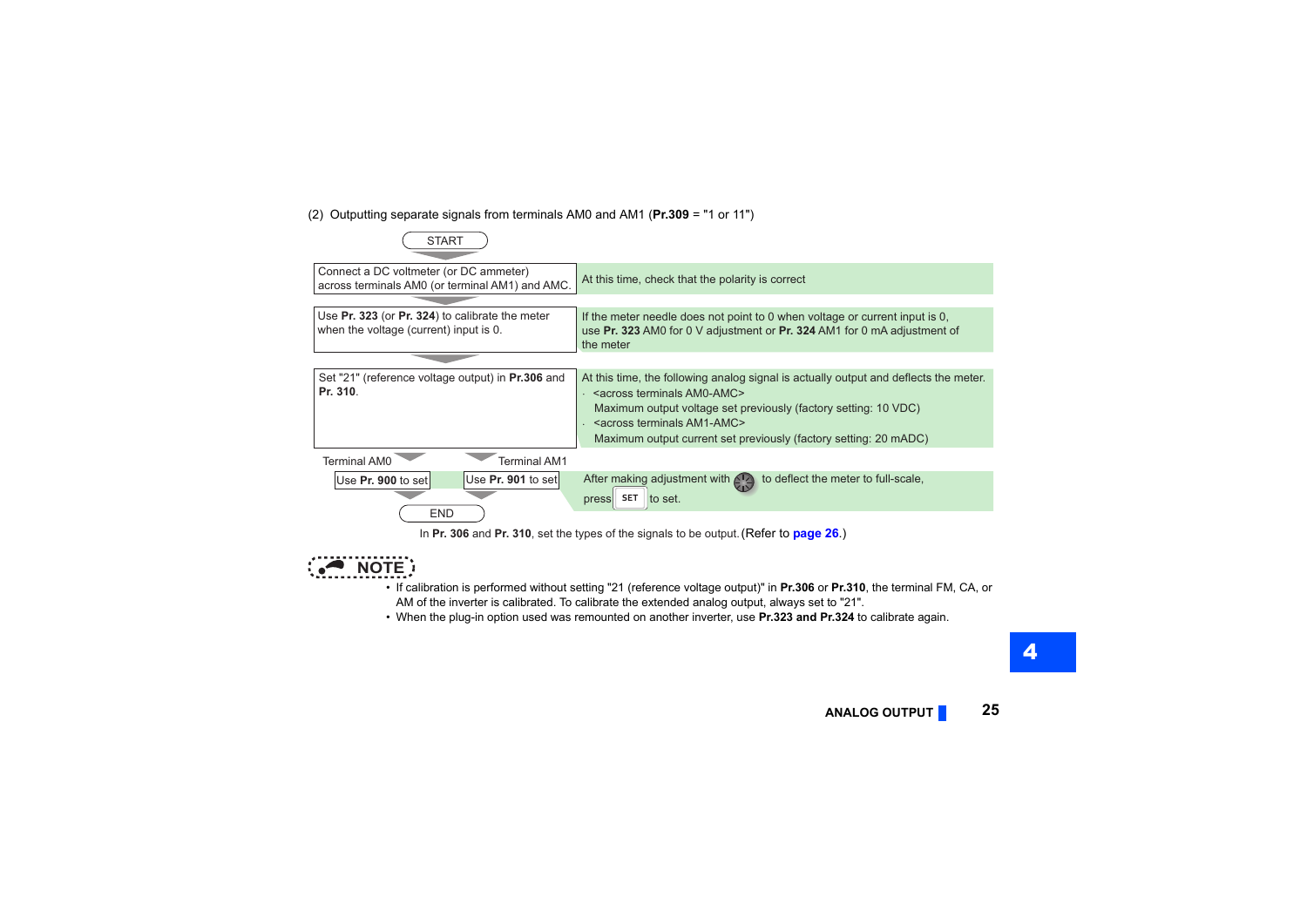#### <span id="page-24-0"></span>**4.4.3 Setting output signals**

Set the output signals to be monitored. Set **Pr.306** to output the same signal from terminals AM0 and AM1, and **Pr.306** and **Pr.310** to output different signals. The AM0 terminal can be used for negative output (from -10 VDC to +10 VDC). The settings of **Pr.306 and Pr.310** are the same as those of **Pr.54 FM/CA terminal function selection** and **Pr.158 AM terminal function selection**. For the details of **Pr.54 and Pr.158**, refer to the Instruction Manual (Detailed) of the inverter.

#### <span id="page-24-1"></span>**4.4.4 Analog meter voltage negative output selection (Pr.1019)**

The output from the terminal AM0 (analog voltage output) can be displayed with minus signs on the monitor. For the monitored items that can have minus signs, refer to the description of **Pr.54 FM/CA terminal function selection** and **Pr.158 AM terminal function selection** in the Instruction Manual (Detailed) of the inverter.

| Pr.1019 setting   | Minus sign output from terminal AM0              |  |
|-------------------|--------------------------------------------------|--|
| 0 (initial value) | Output without minus sign (positive values only) |  |
|                   | Output with minus sign.                          |  |



 • When terminal AM0 (analog voltage output) is "output with a minus sign", the output will be within the -10V DC to +10V DC range.

Connect the meter with which output level is matched.

- Parameter unit (FR-PU07) displays only positive values.
- When the remote output 1 to 4 is set to the terminal AM0 (**Pr.306** = "87 to 90"), regardless of the **Pr.1019** setting, minus outputs can be made.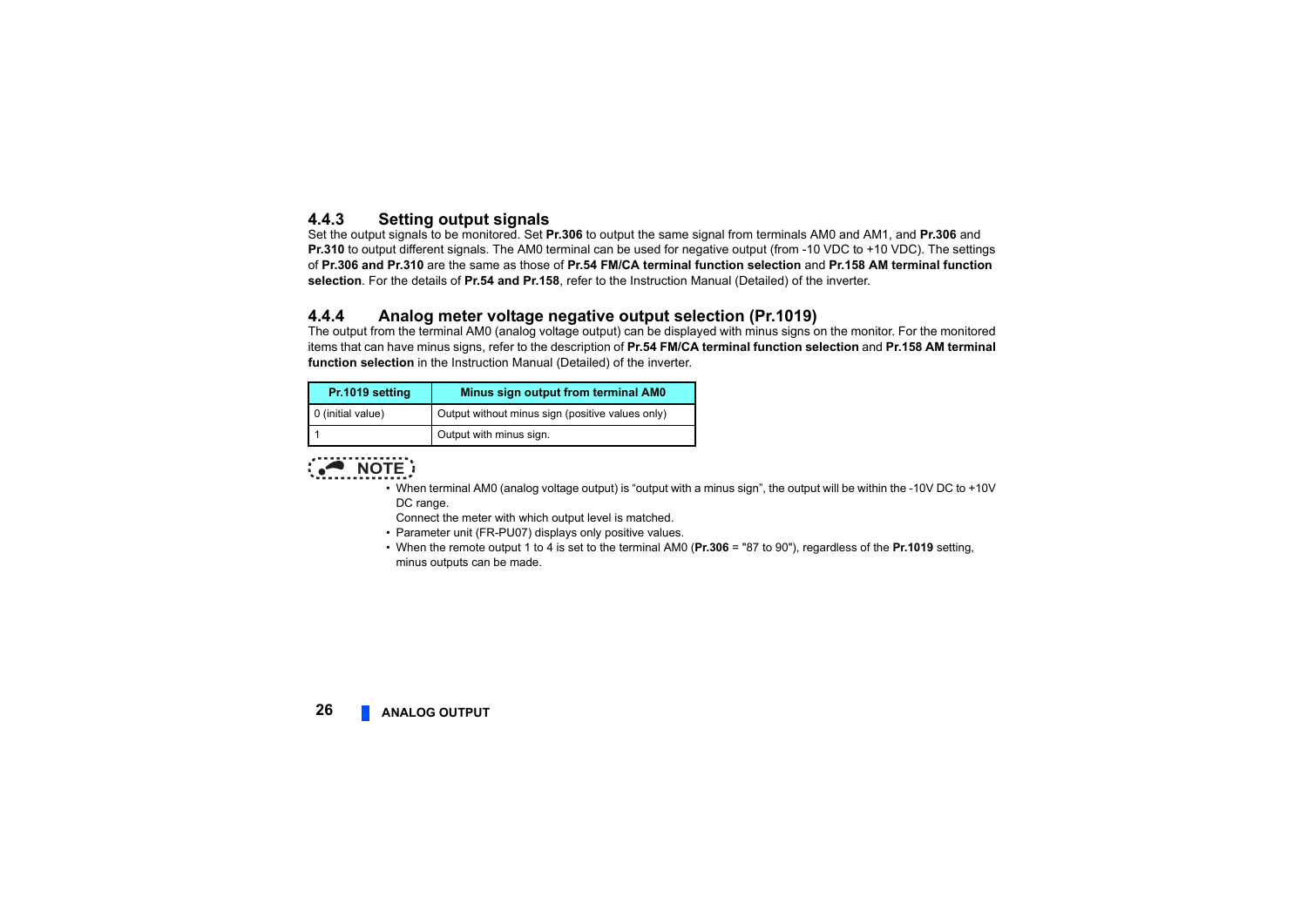## <span id="page-25-0"></span>**4.4.5 Adjusting the analog signal (Pr.307, Pr.308, Pr.311, Pr.312)**

Use **Pr. 307** or **Pr. 311** to set the values at zero analog output (meter points 0) and **Pr. 308** or **Pr. 312** at maximum analog output (full scale).

When outputting the same signal from terminals AM0 and AM1, use **Pr.307** to set the value at zero analog output and **Pr.308** at maximum analog output. When outputting separate signals from terminals AM0 and AM1, use **Pr.307** (for terminal AM1) and **Pr.311** (for terminal AM0) to set the value at zero analog output, and **Pr.308** (for terminal AM1) and **Pr.312** (for terminal AM0) at maximum analog output. (Refer to **[page 22](#page-20-1)**.)



**NOTE**

• When **Pr.307 Pr.308** and **Pr.311 Pr.312**, the output values from the terminals AM0 and AM1 will always be zero.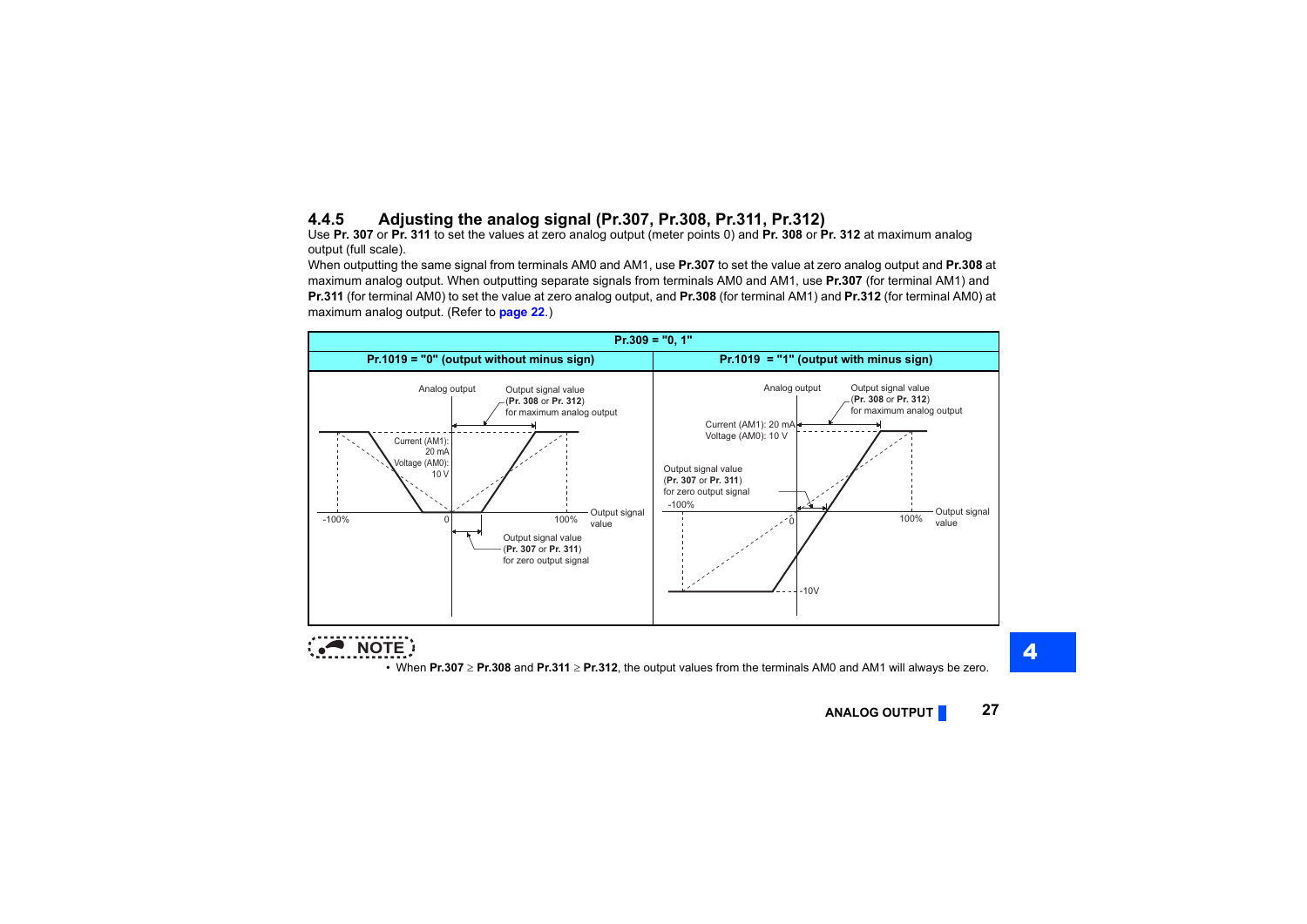



 • When **Pr.307 = Pr.308** and **Pr.311 = Pr.312**, the output values from the terminals AM0 and AM1 will always be the values that are set in the parameters.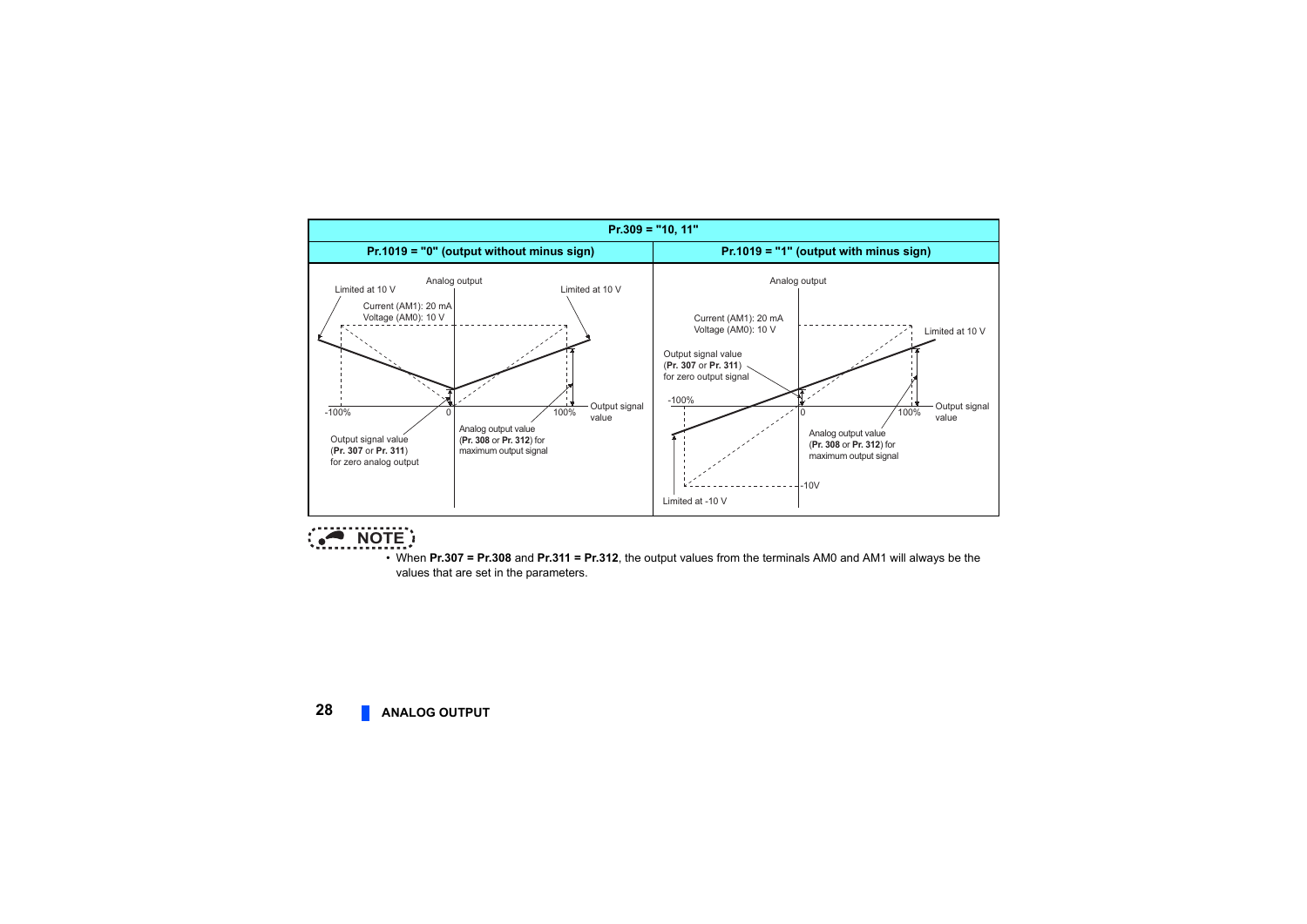# <span id="page-27-0"></span>4.5 Precautions

- When using a voltmeter with a lower internal impedance or an ammeter having a greater internal impedance than the value indicated in the specifications (Refer to **[page 9](#page-7-1)**), the indicator may not go to full-scale, making it unable to calibrate in some cases.
- When calibrating a meter with small full scale, first adjust the outputs from the terminals AM0 and AM1 accordingly, then connect the meter.

#### **Caution**

- G **This product is initially set to provide the full-scale output of 10 VDC and 20 mADC. Voltmeters (7 VDC or less) or ammeters (14 mADC or less) with a small full-scale value may accidentally be damaged during calibration. Use caution.**
- When calibrating the meter using **Pr.323, Pr.324, C0 (Pr.900), and C1 (Pr.901)** while **Pr.309** <sup>=</sup>"10 or 11", set "0%" in **Pr.307** or **Pr.311**, and "100%" in **Pr.308** or **Pr.312** to prevent calibration value deviation.
- All the outputs are shut off when a protective function (E.1 to E.3) is activated.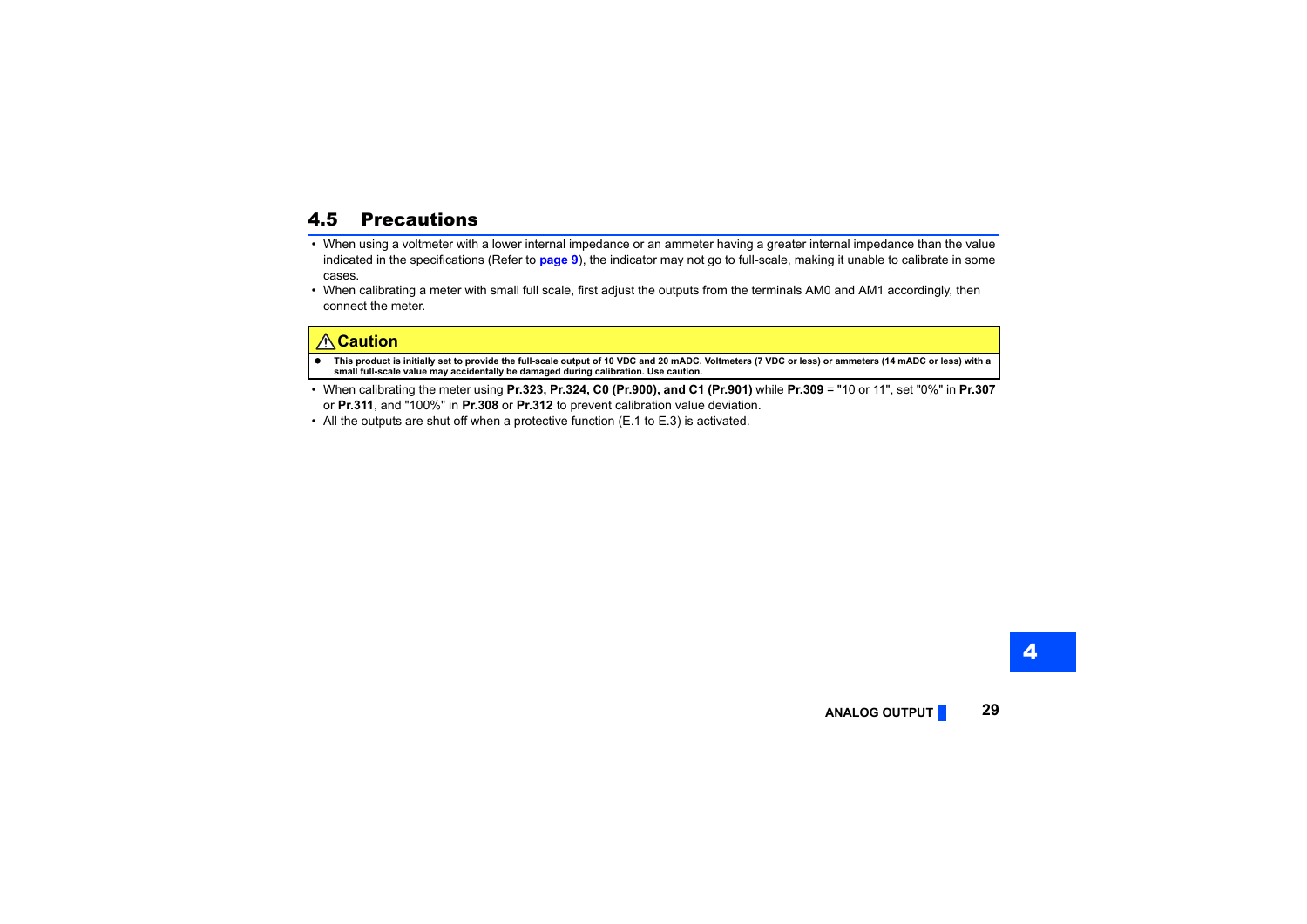<span id="page-28-1"></span><span id="page-28-0"></span>

## <span id="page-28-2"></span>5.1 Terminals

Use **Pr.313 to Pr.319** to output inverter signals (RUN, SU, etc.) as open collector outputs.



| <b>Terminal</b><br>symbol | <b>Terminal name</b>                                        | <b>Description</b>                                                                            |
|---------------------------|-------------------------------------------------------------|-----------------------------------------------------------------------------------------------|
| Y0                        | Digital output<br>terminal                                  | Assigns the function using Pr.313.                                                            |
| Y1                        |                                                             | Assigns the function using Pr.314.                                                            |
| Y2                        |                                                             | Assigns the function using <b>Pr.315</b> .                                                    |
| Y3                        |                                                             | Assigns the function using <b>Pr.316</b> .                                                    |
| Y4                        |                                                             | Assigns the function using <b>Pr.317</b> .                                                    |
| Y5                        |                                                             | Assigns the function using Pr.318.                                                            |
| Y6                        |                                                             | Assigns the function using Pr.319.                                                            |
| SE                        | Common terminal                                             | Common terminals for the terminals Y0 to Y6.<br>Isolated from the terminal SE of the inverter |
| AM <sub>0</sub>           |                                                             |                                                                                               |
| AM1                       | Used for analog output function. (Refer to <b>page 19.)</b> |                                                                                               |
| <b>AMC</b>                |                                                             |                                                                                               |

 $*1$ Empty terminal. Do not use.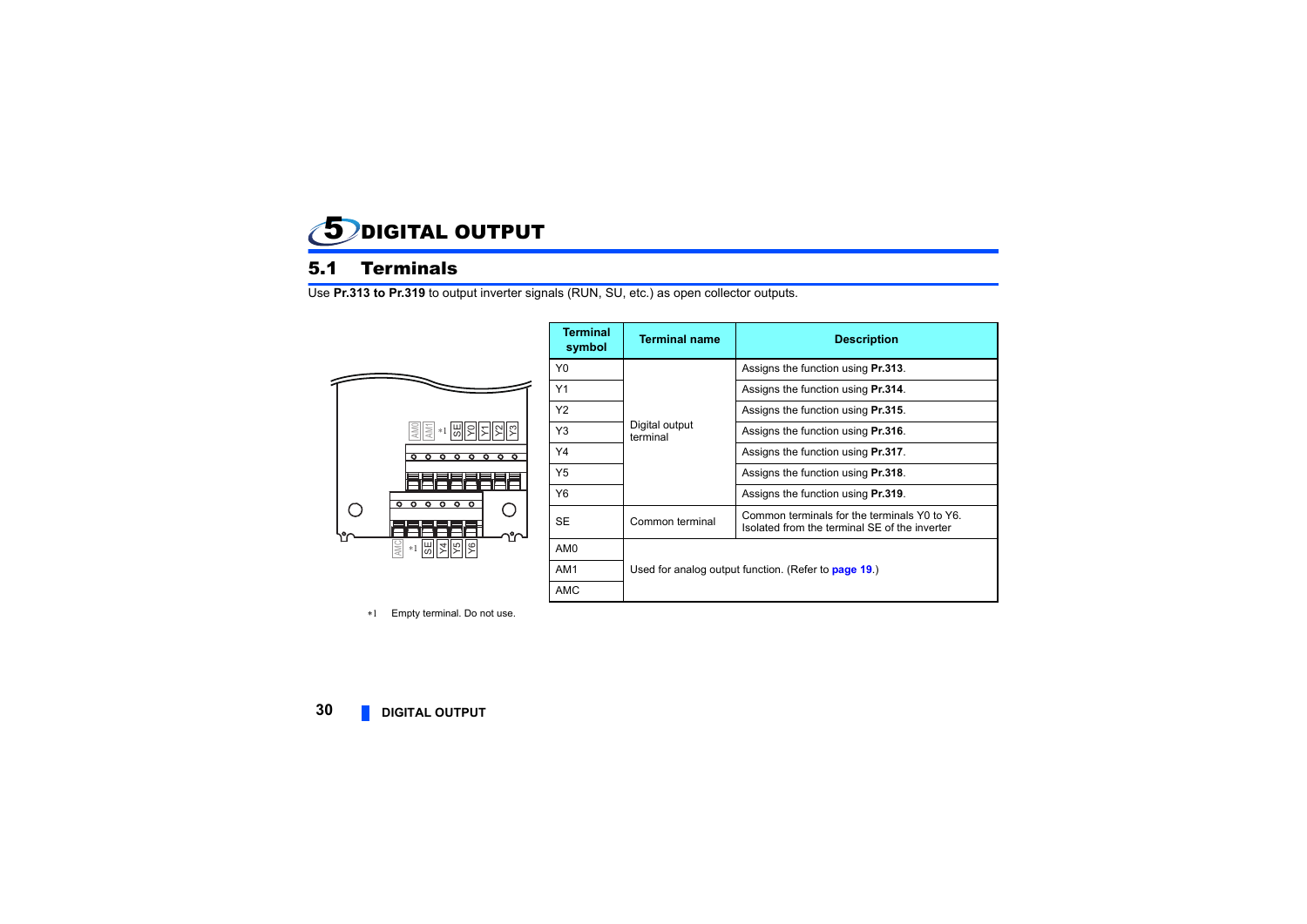### <span id="page-29-0"></span>5.2 Digital output function parameter list

| <b>Parameter number</b> | <b>Name</b>                      | <b>Initial value</b> | <b>Setting range</b> |
|-------------------------|----------------------------------|----------------------|----------------------|
| 313                     | DO0 output selection             | 9999                 |                      |
| 314                     | DO1 output selection             | 9999                 |                      |
| 315                     | DO2 output selection             | 9999                 |                      |
| 316                     | DO3 output selection             | 9999                 | $*1$                 |
| 317                     | DO4 output selection             | 9999                 |                      |
| 318                     | DO5 output selection             | 9999                 |                      |
| 319                     | DO6 output selection             | 9999                 |                      |
| 418                     | Extension output terminal filter | 9999                 | 5 to 50 ms, 9999     |

 The setting range depends on the inverter. For details, refer to **Pr.190 to Pr.196 (output terminal function selection)** in the Instruction Manual (Detailed) of the inverter.

### <span id="page-29-2"></span><span id="page-29-1"></span>5.3 Parameter setting

#### $\blacklozenge$  Setting output signals

Use **Pr.313 to Pr.319** to assign signals to the terminals DO0 to DO6. The settings of **Pr.313 to Pr.319** are the same as those of **Pr.190 to Pr.196 (output terminal function selection)**. For the details of **Pr.190 to Pr.196**, refer to the Instruction Manual (Detailed) of the inverter.



• The same function can be set to two output terminals or more.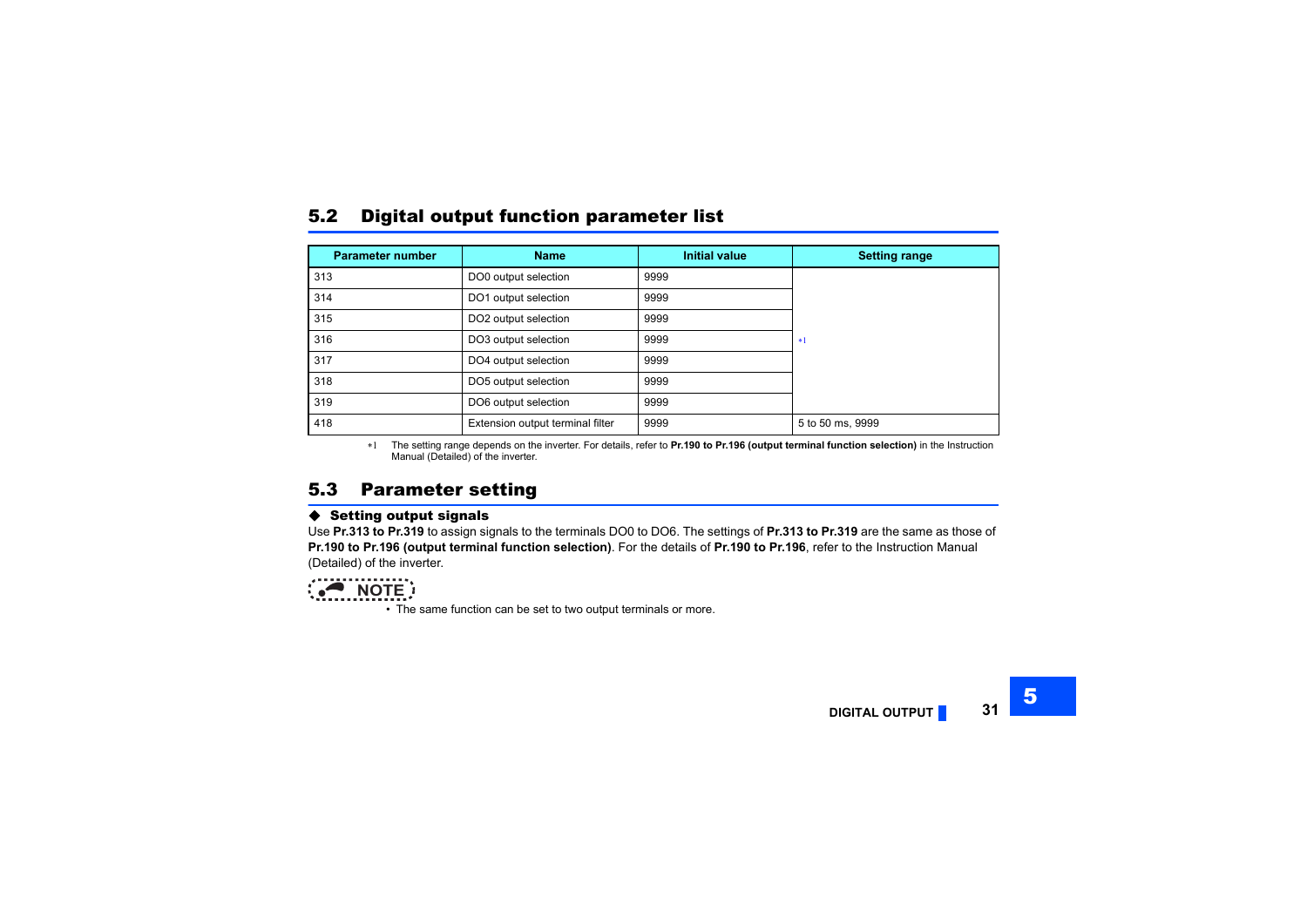#### ♦ Adjusting the output terminal response level (Pr.418)

• The response level of the output terminals can be delayed in a range of 5 to 50 ms. (Operation example for the RUN signal.)





- The response level is not adjusted while **Pr.418** <sup>=</sup>"9999".
- When **Pr.157 OL signal output timer** is set for the Overload warning (OL) signal output, the OL signal is output when the set time of (**Pr.157** <sup>+</sup>**Pr.418**) elapses.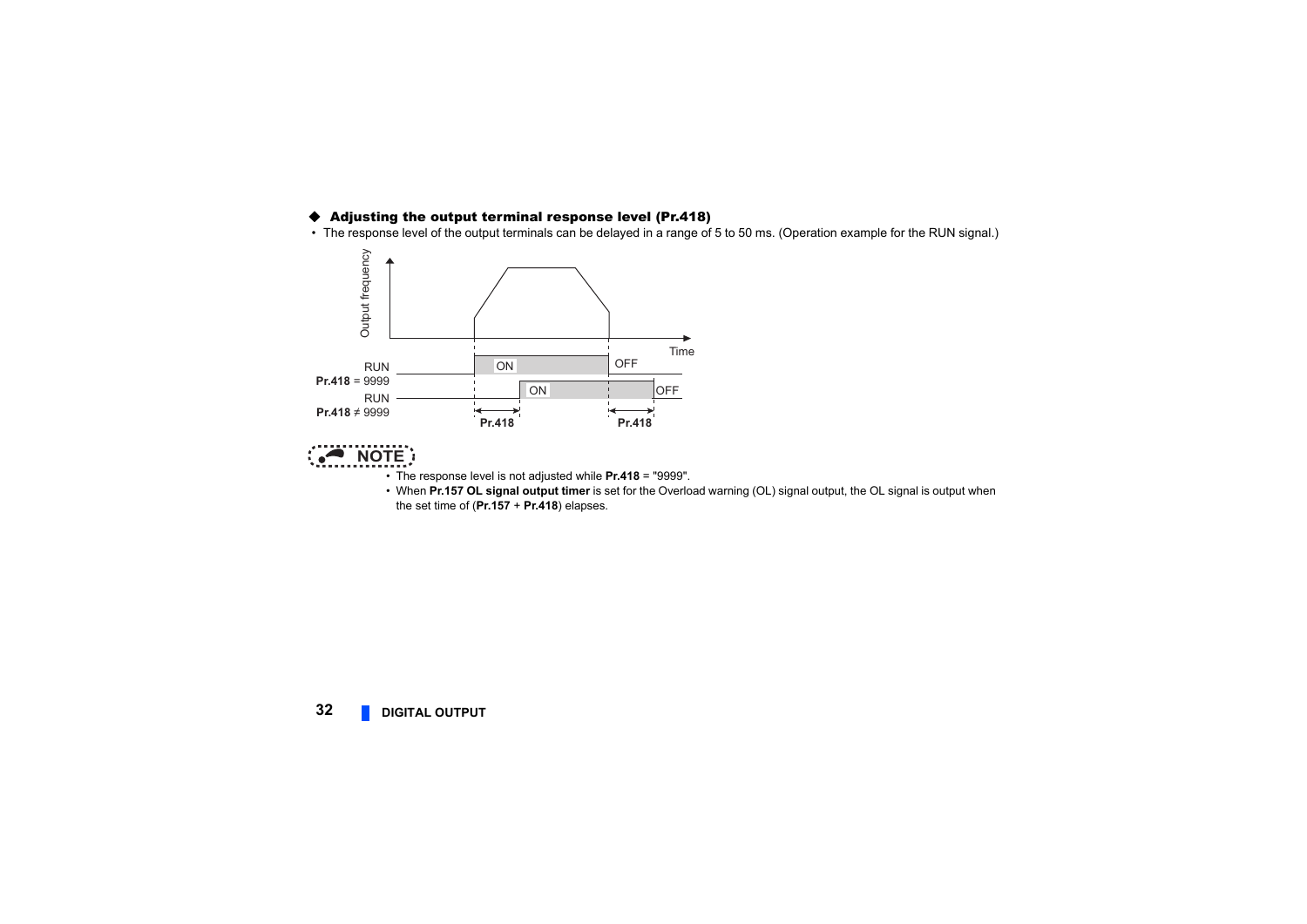# MEMO

 $\Box$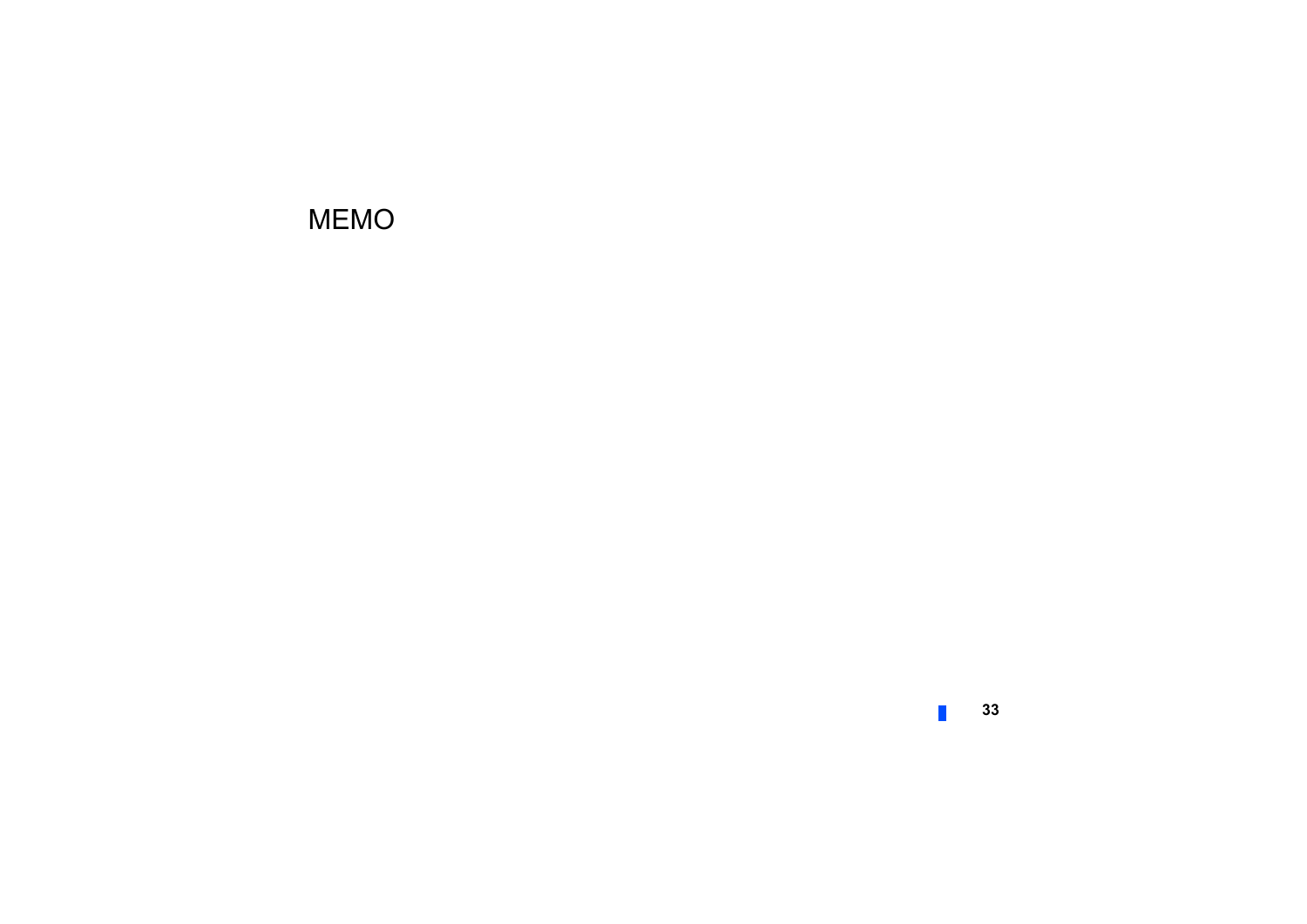#### REVISIONS

\* The manual number is given on the bottom left of the back cover.

<span id="page-32-0"></span>

| <b>Print date</b> | * Manual number     | <b>Revision</b>                                     |
|-------------------|---------------------|-----------------------------------------------------|
| Aug. 2013         | IB(NA)-0600497ENG-A | First edition                                       |
| Oct. 2014         | IB(NA)-0600497ENG-B | Addition<br>• Compatibility with the FR-F800 series |
|                   |                     |                                                     |
|                   |                     |                                                     |
|                   |                     |                                                     |
|                   |                     |                                                     |
|                   |                     |                                                     |
|                   |                     |                                                     |
|                   |                     |                                                     |
|                   |                     |                                                     |
|                   |                     |                                                     |
|                   |                     |                                                     |
|                   |                     |                                                     |
|                   |                     |                                                     |